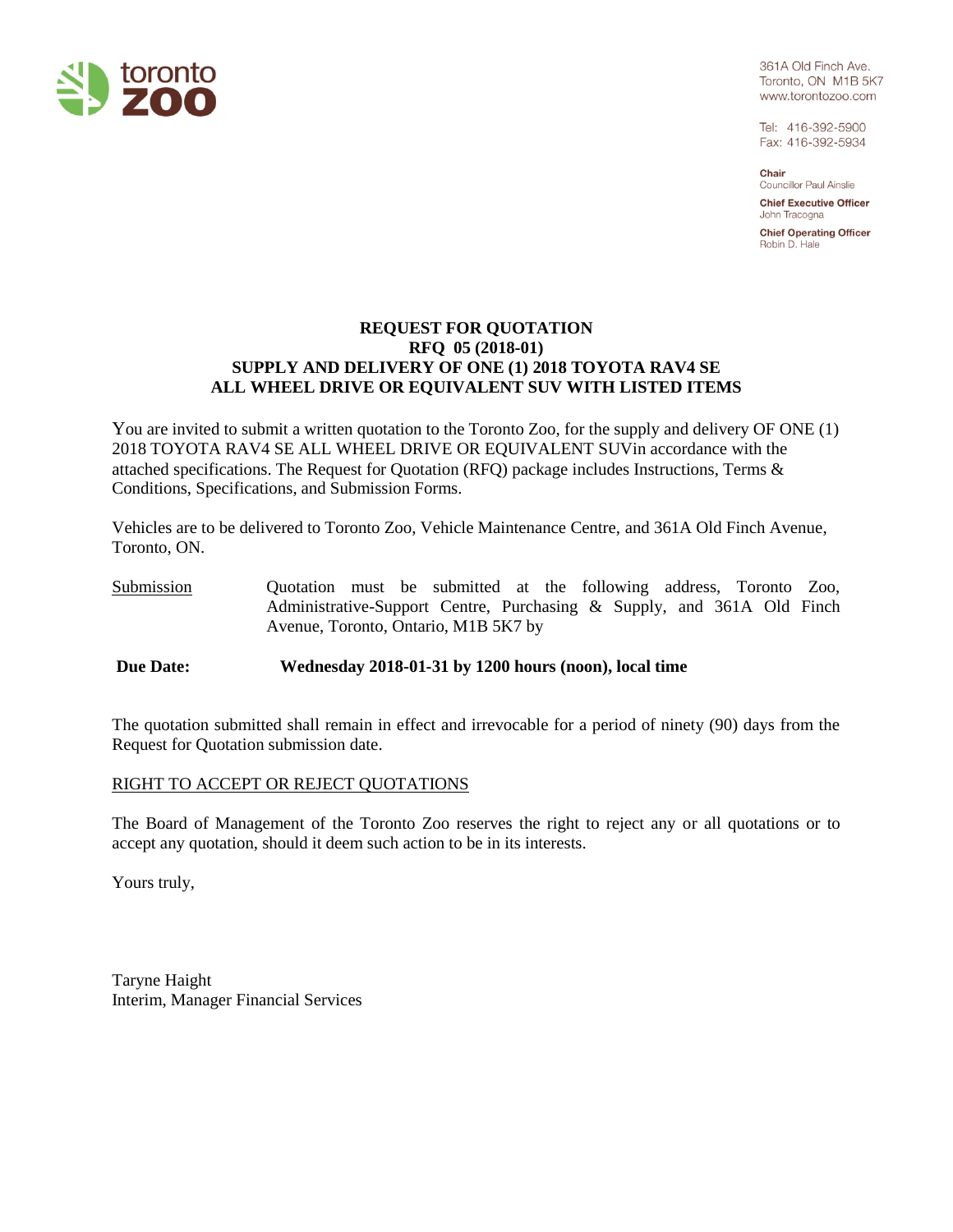# 2018-01-15

# SU toronto **RFQ 05 (2018-01) 2018 TOYOTA RAV4 SE ALL WHEEL DRIVE OR EQUIVALENT SUV WITH LISTED ITEMS** Page 2 of 21

# **TABLE OF CONTENTS**

| <b>SECTION</b>    | <b>DESCRIPTION</b>                    | PAGE NO. |
|-------------------|---------------------------------------|----------|
|                   |                                       |          |
| <b>RFQ LETTER</b> | <b>Invitation Letter</b>              |          |
| <b>T.O.C.</b>     | <b>Table of Contents</b>              |          |
| 1.0               | Instructions                          |          |
| 2.0               | Specifications & General Requirements | 4        |
| 3.0               | Terms and Conditions                  | 13       |
| 4.0               | <b>Submission Form</b>                | 17       |
|                   | Price schedule                        | 18       |
|                   | <b>Submission Label</b>               | 19       |
|                   | Notice of No Bid                      | 20       |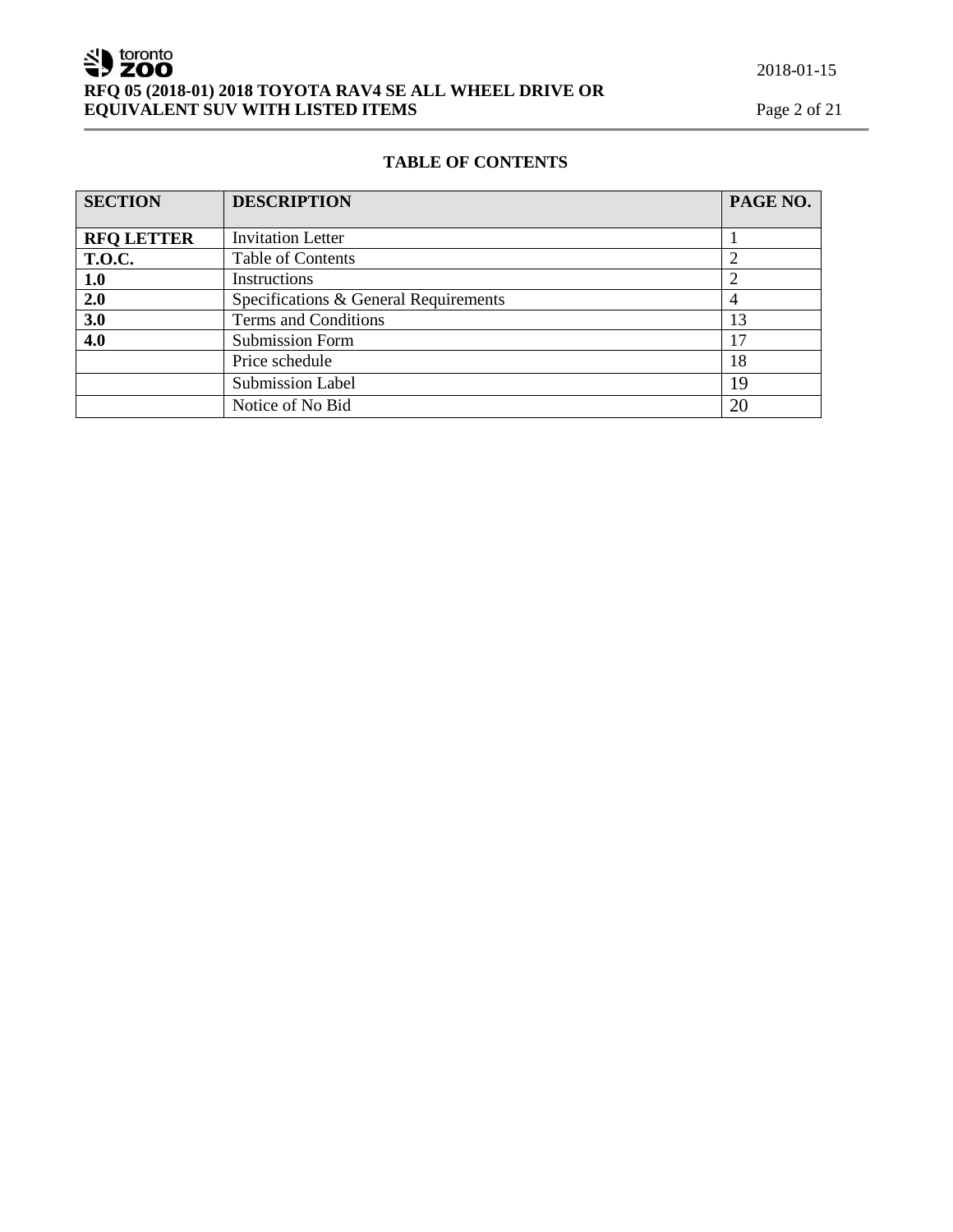#### **1.0 INSTRUCTIONS**

- 1.1 Ensure that you have received all **21** pages of the RFQ package.
- 1.2 Complete ALL FORMS in section 2.0 and 4.0 and return by due date and time received on or before **by Wednesday 2018-01-31, 1200 hours (noon), local time** or your Quotation will not be considered. Include signed copies of any addenda with your proposal package.
- 1.3 Show itemized cost of HST if applicable.
- 1.4 Unless otherwise indicated herein, the prices stated are payable in Canadian Funds, GST/HST excluded.
- 1.5 Use the attached submission label, when you submit your response in a sealed envelope or package and deliver to the Toronto Zoo.
- 1.6 Quotation prices shall remain in effect for a period of ninety (90) days from the Quotation due date.
- 1.7 Include product information and pictures, as necessary.
- 1.8 Quote discounts or quantity price breaks separately on FORMS.
- 1.9 If applicable, suggested alternative products are acceptable, however all such products must be quoted separately and should not replace the Toronto Zoo requested product, work or service.
- 1.10 It is the responsibility of the Bidder to understand all aspects of the RFQ and to obtain clarification if necessary before submitting their quotation.
- 1.11 If it becomes necessary to revise any part of this RFT, the revisions will be by Addendum posted electronically in Adobe PDF format on the Toronto Zoo's website. Bidders and prospective bidders should check the site frequently for any updated information and addenda issued, before the closing date and time.
- 1.12 In reviewing the quotations and awarding of the quotation, the Toronto Zoo will consider the quotation prices and may consider but is not limited to the following:
	- Overall value of the quotation represents to the Toronto Zoo based on quality, service price and delivery schedule
	- Conformance to specifications
	- Field testing, if requested
	- Warranties offered
	- Total cost implications
	- Parts and service availability
	- Delivery time/schedule/ lead time for the supply and delivery
	- Payment terms
	- Value added offerings
- 1.13 For any questions concerning the contract terms and conditions of this RFQ, please contact:

Peter Vasilopoulos Supervisor, Purchasing & Supply Tel: 416-392-5916 Fax: 416-392-6711 E-mail: pvasilopoulos@torontozoo.ca

For any technical queries concerning the specifications of this RFQ, please contact: Ray Navarra Supervisor, Transit & Fleet Tel: 416 392-5987 E-mail: rnavarra@torontozoo.ca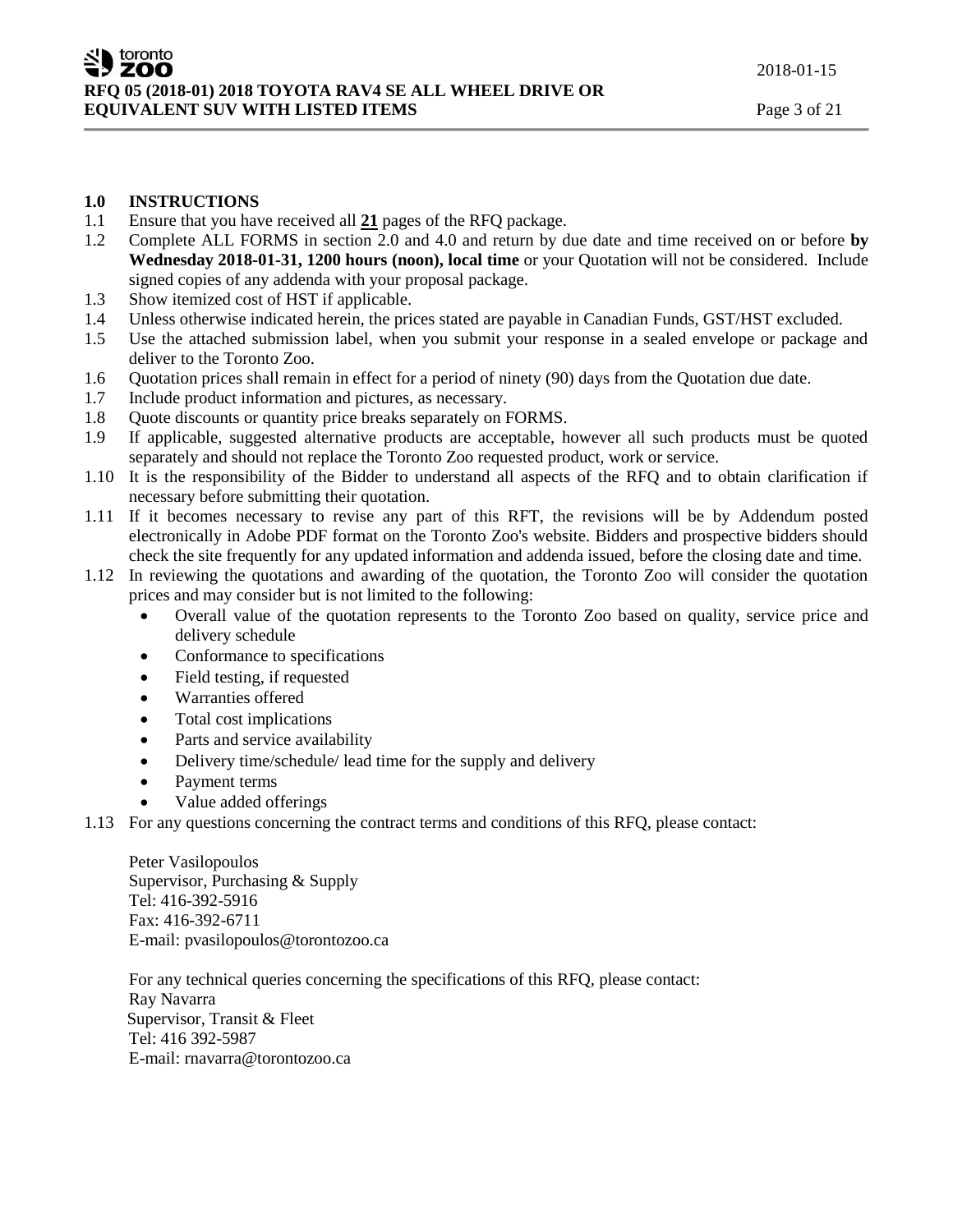# **2.0 SPECIFICATIONS & GENERAL REQUIREMENTS:** This technical specification applies to: **2018 TOYOTA RAV4 ALL WHEEL DRIVE SE OR EQUIVALENT WITH LISTED ITEMS**

Suitable for use by: **Toronto Zoo – Safety and Security Department**

# **INSTRUCTIONS FOR COMPLETION OF THE SPECIFICATION: >>>PLEASE READ CAREFULLY<<<**

*The following specifications are prepared with the intent of providing a basis for securing competitive bids and ensuring completeness. Bidders are required to confirm the conformance of their product, commodity and service.*

*Please note that failure to write or include a response in the "Specify: \_\_\_\_\_\_\_\_" space shall result in the bid being declared non-compliant.*

*Accordingly, the requirement for Bidders to confirm their product specification is indicated by "Specify: \_\_\_\_\_\_\_\_\_\_", and a Bidder shall write a response as noted below:* 

#### *I. DATA RESPONSES:*

- *1. Where 'State' appears in the specification, and is followed with a "Specify: \_\_\_\_\_\_\_" space, the specification must have a data response written in the space (e.g. state weight of fabric offered in oz/yd<sup>2</sup> ,*
- *1. A Bid which has a requirement that the bidder is meeting or exceeding and is followed with a "Specify: \_\_\_\_\_\_\_\_\_\_" space in the specification must be:*

*A) Marked as "YES" in the space: e.g. "Specify: \_\_YES\_\_\_\_"* 

- *2. Where 'or approved equivalent' appears in the specification, and an equivalent product, commodity and service that is anticipated to meet or exceed the requested product, commodity and service is offered, the specification must be:*
	- *a) Marked as "Specify: \_\_\_YES\_\_\_" in the appropriate space, and*
	- *b) Must be accompanied by a statement describing the anticipated approved equivalent either in the "Specify: \_\_\_\_\_\_\_\_" space following the "YES" or on a separate attachment cross referenced after the "YES" statement.*

*It is the responsibility of the bidder to provide supporting documentation supporting "YES" responses, to state the details of the equivalent offered and demonstrate equivalence to the satisfaction of the Toronto Zoo.* 

# *III. "NO" RESPONSES:*

- *1. A Bid not completely meeting a requirement which has a "Specify: \_\_\_\_\_\_\_\_\_\_" space to be completed in the specification must be:*
	- *a) Marked as "Specify: \_\_NO\_\_\_\_\_" in the appropriate space, and/or*
	- *b) Must be accompanied by a statement describing the deviation either in the "Specify: \_\_\_\_\_\_\_\_" space following the "NO" or on a separate attachment cross referenced after the "NO" statement.*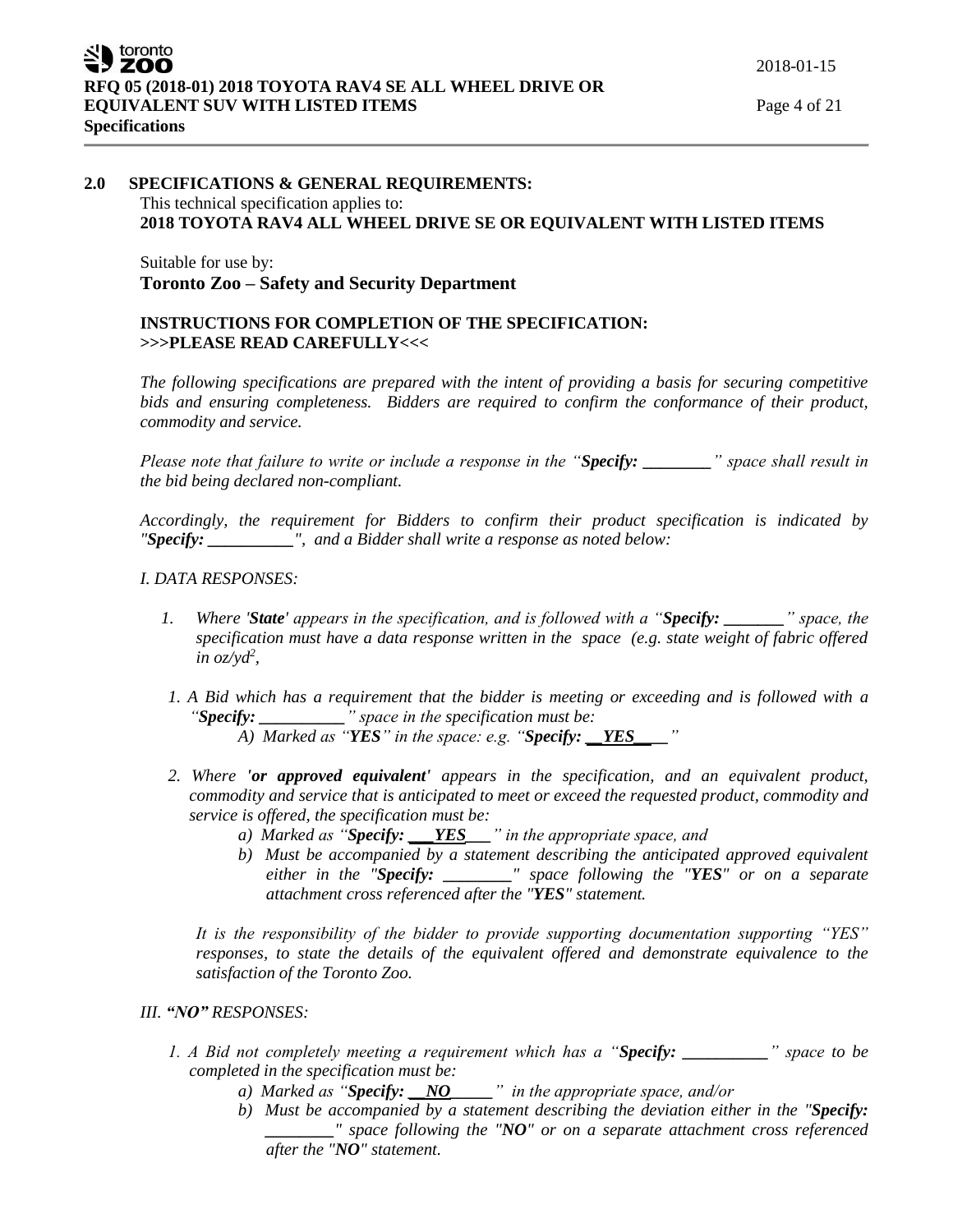*A "NO" in the "Specify: \_\_\_\_\_\_\_\_" space may result in the bid being declared noncompliant.* 

*Notwithstanding the details of this specification; products, commodities and services deemed by the Toronto Zoo similar in design and construction to this specification, may receive further consideration if, in the opinion of the user division, they are considered to be suitable for the intended application and generally conform to performance requirements.*

# 2.1 **DESCRIPTIVE LITERATURE:**

Bidders must submit, if requested, manufacturer's descriptive literature and technical specifications of the products, commodities or services offered, within five (5) working days of request at no cost to the Toronto Zoo.

#### 2.2 **QUALITY CONTROL:**

It is the responsibility of the successful bidder to ensure that product quality is maintained to specification requirements. Products received may be randomly tested at the expense of the Toronto Zoo. However, should a product fail to meet the specified standards, the supplier will be responsible for all expenses incurred in the testing and return of the defective material. In cases of discrepancies the decision of the Toronto Zoo must govern.

# 2.3 **DEFECTS IN SHIPPED GOODS AND SERVICES:**

Products, commodities and services must be free from defects, imperfections and deficiencies that may affect operation, appearance and serviceability. In all particulars not covered by this specification and quotation document, production must be in accordance with good commercial practice. Materials not defined here must be of the best commercial quality and suitable for the purpose intended.

#### 2.4 **CANADIAN MOTOR VEHICLE SAFETY REGULATIONS:**

The unit offered should meet or surpass the mandatory requirements of the "Canadian Motor Safety Regulations" and the latest applicable S.A.E., I.E.M.C. and O.S.H.A. recommended practices, where the use of such unit by the Toronto Zoo may be covered by these regulations.

# 2.5 **COMPETITIVE DOLLARS DISCOUNTS**

The Ontario Ministry of Government Services has contracted with vehicle manufacturers, "Competitive Dollars Discounts" for vehicles purchased by the Broader Public Sector (BPS). The Toronto Zoo, a Board of the City of Toronto, as part of the BPS, is eligible to receive the "Competitive Dollars Discounts" for vehicles purchased. Please include all applicable discounts in the prices quoted in the Price Schedule included herein.

# 2.6 **SCOPE:**

Bidder shall supply and deliver manufacturer's standard for **2018 TOYOTA RAV4 SE ALL WHEEL DRIVE**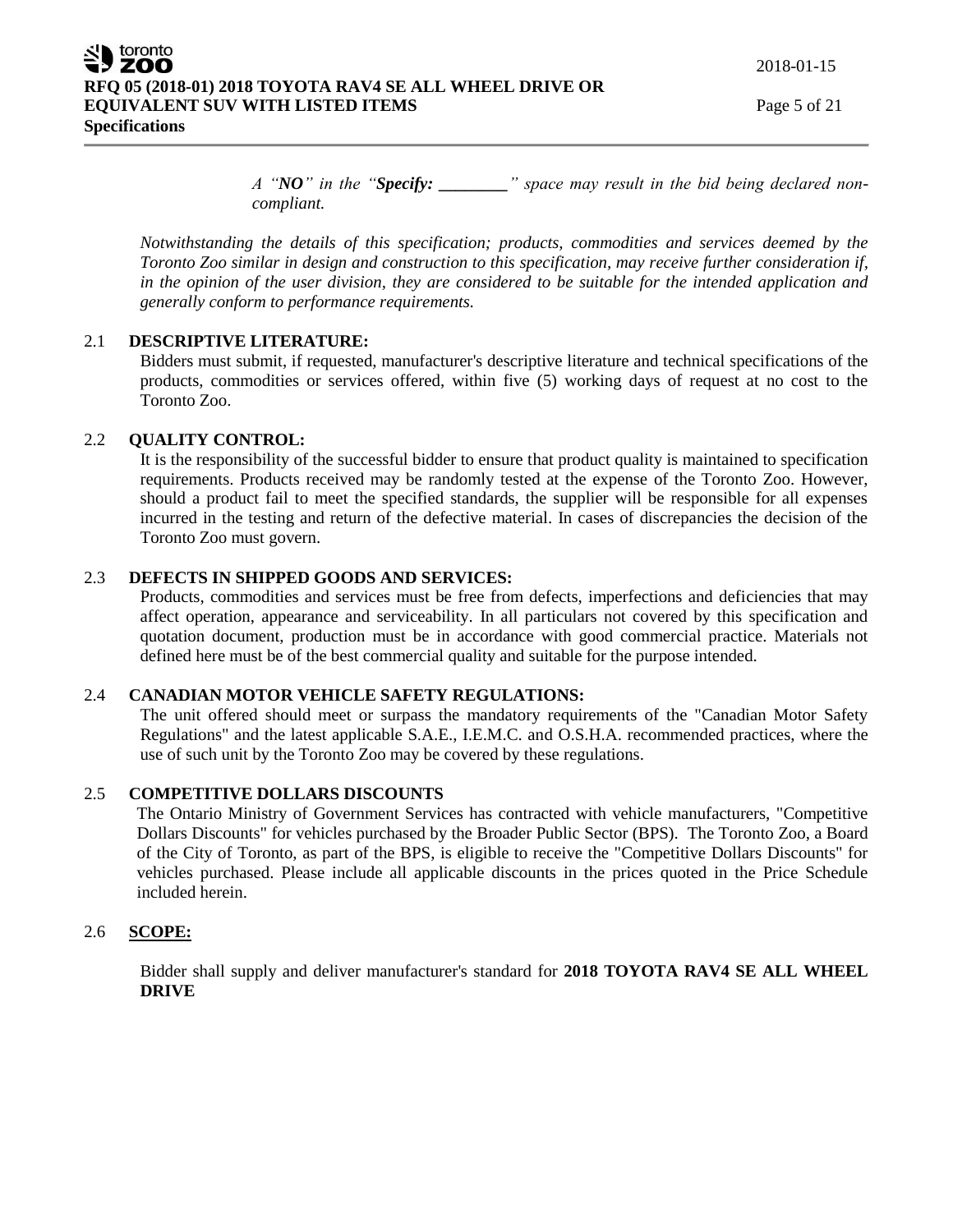

# **Specifications**

|                                                      | <b>Yes</b> | <b>No</b> | <b>Comments</b> |
|------------------------------------------------------|------------|-----------|-----------------|
| <b>Interior</b>                                      |            |           |                 |
| <b>Steering</b>                                      |            |           |                 |
| 3-spoke Steering Wheel                               |            |           |                 |
| Tilt & Telescopic Steering Wheel                     |            |           |                 |
| Leather Wrapped Steering Wheel                       |            |           |                 |
| <b>Climate Control</b>                               |            |           |                 |
| Air Conditioning                                     |            |           |                 |
| Dust, Pollen, Deodorizing Air Filter                 |            |           |                 |
| <b>Rear Seat Heater Ducts</b>                        |            |           |                 |
| Dual Zone Automatic Climate Control                  | ۰          |           |                 |
| <b>Audio</b>                                         |            |           |                 |
| Shark Fin Type Antenna                               |            |           |                 |
| Audio Auxiliary Input Jack                           |            |           |                 |
| 6 Speakers                                           |            |           |                 |
| SIRI Eyes-Free                                       |            |           |                 |
| 7-inch Display Screen                                |            |           |                 |
| SMS-to-speech and Email-to-speech                    |            |           |                 |
| Advanced Voice Recognition                           |            |           |                 |
| AM/FM/MP3/WMA                                        |            |           |                 |
| <b>Seats</b>                                         |            |           |                 |
| <b>Bucket Seats - Front</b>                          |            |           |                 |
| <b>Heated Front Seats</b>                            |            |           |                 |
| Passenger Seat Recline                               |            |           |                 |
| Passenger Seat Fore/Aft                              |            |           |                 |
| Fold Down Rear Seat (60/40)                          |            |           |                 |
| Recline - Rear                                       |            |           |                 |
| Rear Seat Fold Down Centre Armrest                   |            |           |                 |
| <b>Front Sport Seats</b>                             |            |           |                 |
| 8-way Power Adjustable Drivers Seat                  |            |           |                 |
| Driver Seat Power Adjustable Lumbar Support          |            |           |                 |
| Driver Seat Power Adjustable Recline/Incline         |            |           |                 |
| Driver Seat Power Adjustable Fore/Aft                |            |           |                 |
| Driver Seat Power Adjustable Variable Cushion Height |            |           |                 |
| SofTex Leather Seating Surfaces                      |            |           |                 |
| <b>Windows</b>                                       |            |           |                 |
| Electric Rear Window Defroster with Timer            |            |           |                 |
|                                                      |            |           |                 |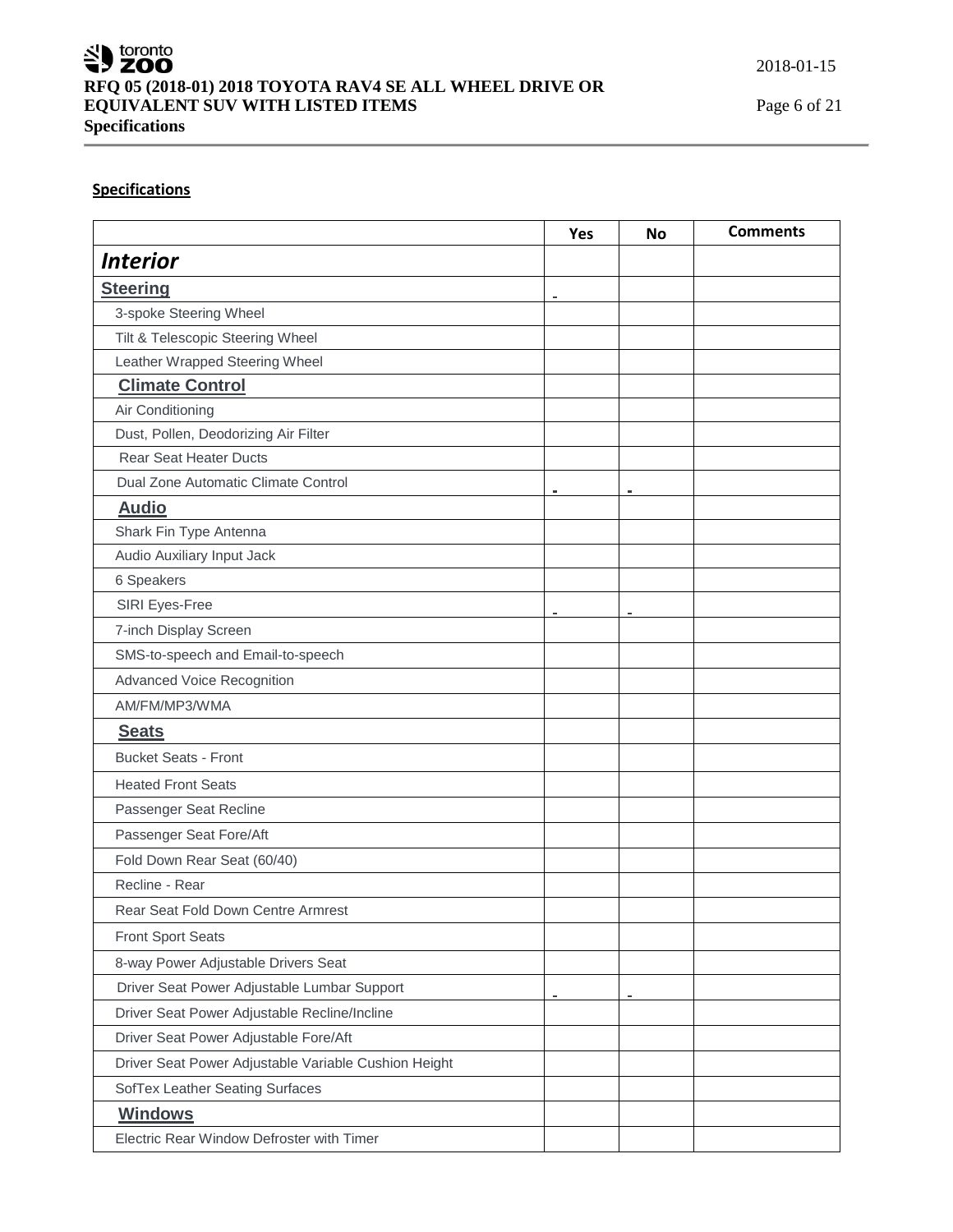

# **RFQ 05 (2018-01) 2018 TOYOTA RAV4 SE ALL WHEEL DRIVE OR EQUIVALENT SUV WITH LISTED ITEMS** Page 7 of 21

**Specifications**

| <b>Rear Privacy Glass</b>                     |                |   |  |
|-----------------------------------------------|----------------|---|--|
| High Solar Energy Absorbing Window Glass      |                |   |  |
| Front Windshield Acoustic Glass               |                |   |  |
| Power Windows with Driver Side Auto Up / Down |                |   |  |
| Instrumentation                               |                |   |  |
| 4.2-inch TFT Multi Information Display        |                |   |  |
| Shift Position Indicator (A/T)                |                |   |  |
| Fuel Economy Meter                            |                |   |  |
| Tachometer                                    |                |   |  |
| Dual Trip Odometer                            |                |   |  |
| Water Temperature Gauge                       |                |   |  |
| Eco Drive Monitor                             |                |   |  |
| Outside Temperature Gauge                     |                |   |  |
| Dynamic Backup Camera                         |                |   |  |
| <b>Mirrors</b>                                | $\blacksquare$ |   |  |
| <b>Dual Vanity Mirrors</b>                    |                |   |  |
| Auto-Dimming Rear View Mirror                 |                |   |  |
| <b>Trim</b>                                   |                |   |  |
| <b>Chrome Inner Door Handles</b>              |                |   |  |
| <b>Scuff Plates</b>                           |                |   |  |
| Soft-touch Instrument Panel with Stitching    |                |   |  |
| <b>Black Headliner</b>                        |                |   |  |
| Synthetic Leather Sport Door Trim             |                |   |  |
| Leather Wrapped Shift Knob                    |                |   |  |
| <b>Trunk/cargo</b>                            |                |   |  |
| <b>Tonneau Cover</b>                          |                |   |  |
| <b>Security</b>                               |                |   |  |
| Power Door Locks                              |                |   |  |
| Lights                                        |                |   |  |
| Cargo Lamp                                    |                |   |  |
| Map Lamps                                     |                |   |  |
| <b>Illuminated Entry</b>                      |                |   |  |
| <b>Storage</b>                                |                |   |  |
| <b>Front Seat Back Pockets</b>                |                |   |  |
| Driver and Passenger Door Pockets             |                |   |  |
| Sliding Front Center Console Box              |                |   |  |
| <b>Flooring</b>                               | $\blacksquare$ | ÷ |  |
| Carpeting                                     |                |   |  |
| <b>Carpet Floor Mats</b>                      |                |   |  |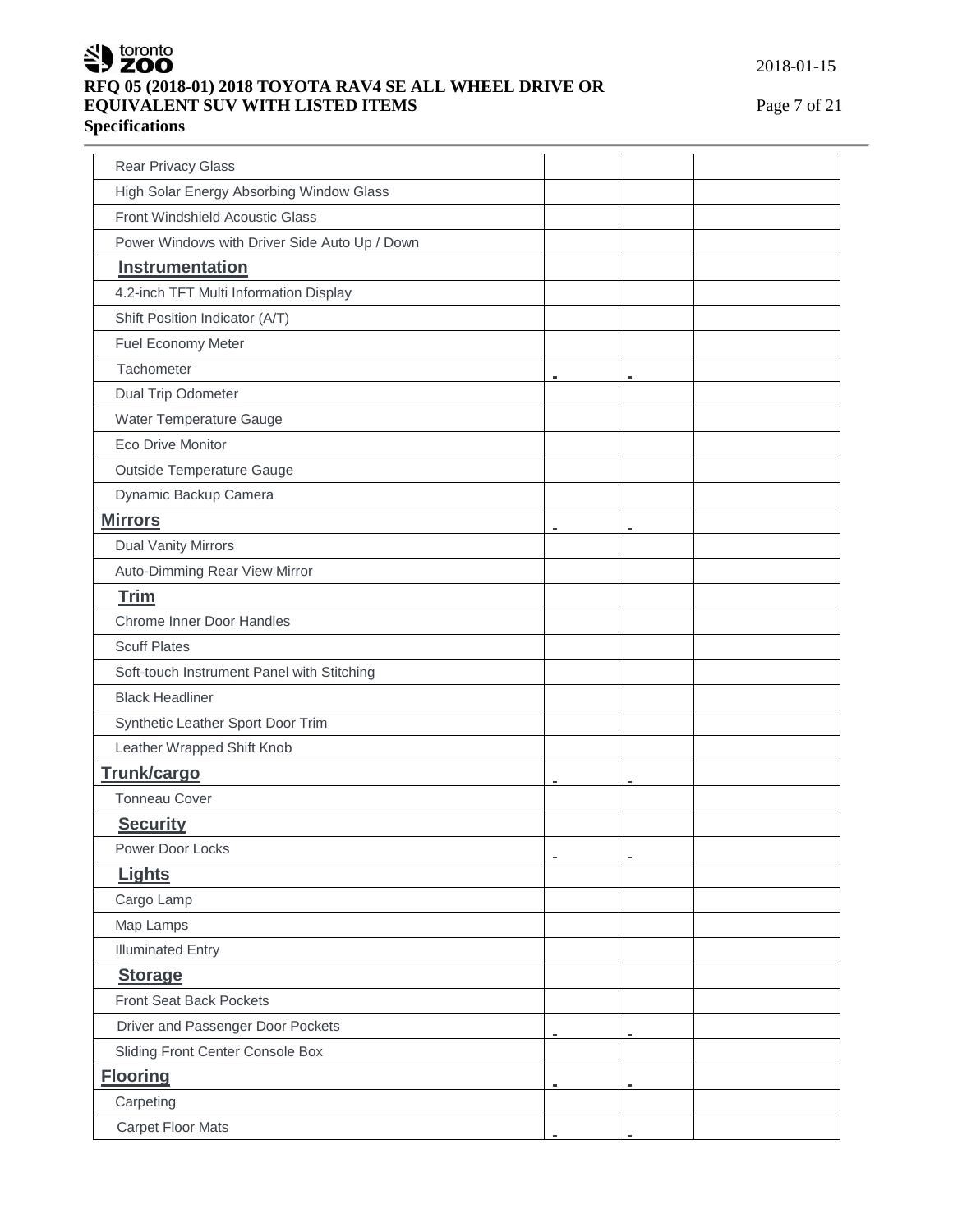

# **RFQ 05 (2018-01) 2018 TOYOTA RAV4 SE ALL WHEEL DRIVE OR EQUIVALENT SUV WITH LISTED ITEMS** Page 8 of 21 **Specifications**

2018-01-15

| All Season Floor Mats                                                       |   |  |
|-----------------------------------------------------------------------------|---|--|
| <b>Convenience</b>                                                          |   |  |
| Front Sun Visors with Extenders                                             |   |  |
| 12Volt Accessory Power Outlet                                               |   |  |
| <b>Digital Clock</b>                                                        |   |  |
| <b>Retained Accessory Power</b>                                             |   |  |
| Overhead Sunglass Storage                                                   |   |  |
| <b>Keyless Entry</b>                                                        |   |  |
| Front & Rear Cup Holders                                                    |   |  |
| <b>Push Button Start</b>                                                    |   |  |
| Power Back Door                                                             |   |  |
| Smart Key System                                                            |   |  |
|                                                                             |   |  |
| <b>Trim</b>                                                                 |   |  |
| Coat Hooks (Rear: 2)                                                        |   |  |
| Trunk/cargo                                                                 |   |  |
| Cargo Area Tie-Down Rings                                                   |   |  |
| Under Cargo Area Storage Compartments                                       |   |  |
| <b>Safety</b>                                                               |   |  |
| Front Passenger Seat Cushion Airbag                                         |   |  |
| Dual Stage Driver & Passenger Airbag Supplemental Restraint<br>System (SRS) |   |  |
| Front Passenger Occupancy Classification Indicator                          |   |  |
| Front Seat Mounted Side Airbags                                             |   |  |
| Driver Knee Airbag                                                          | ۰ |  |
| Roll-Sensing Front and Rear Head/Side Curtain Airbags                       |   |  |
| Front Seatbelt Pre-Tensioners and Force Limiters                            |   |  |
| All-Position 3-Point Lap & Shoulder Belts                                   |   |  |
| Front Seatbelt Anchor Height Adjusters                                      |   |  |
| Anchor Points for Child Restraint Seats                                     |   |  |
| Child Protector Rear Door Locks                                             |   |  |
| <b>Blind Spot Monitor System</b>                                            |   |  |
| <b>Rear Cross Traffic Alert</b>                                             |   |  |
| <b>Toyota Safety Sense</b>                                                  |   |  |
| Pre-Collision System with Pedestrian Detection                              |   |  |
| Auto High Beam                                                              |   |  |
| Lane Departure Alert with Steering Assist                                   |   |  |
| <b>Security</b>                                                             |   |  |
| Engine Immobilizer                                                          |   |  |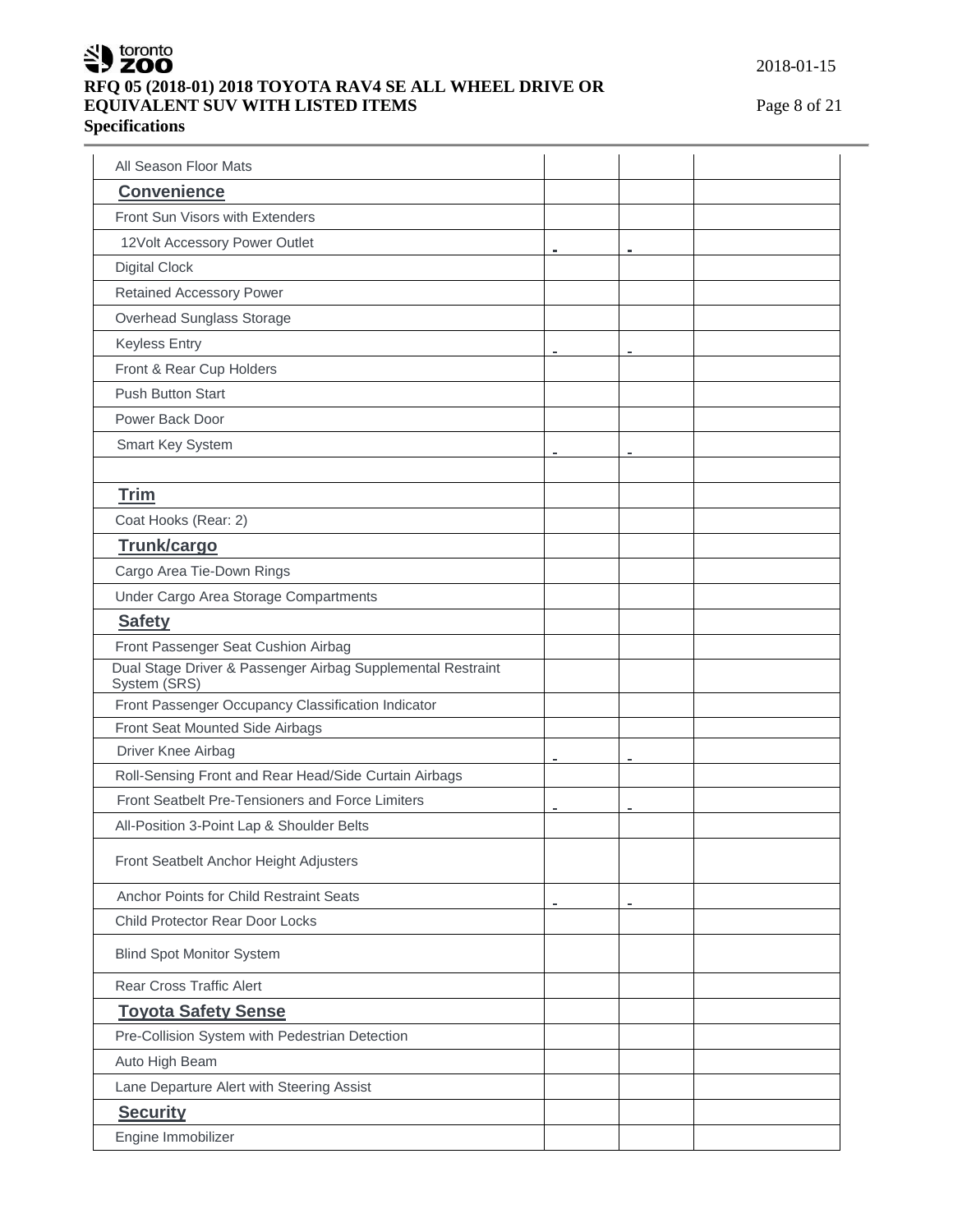

# **RFQ 05 (2018-01) 2018 TOYOTA RAV4 SE ALL WHEEL DRIVE OR EQUIVALENT SUV WITH LISTED ITEMS** Page 9 of 21 **Specifications**

2018-01-15

| Anti-theft System                                             |   |   |  |
|---------------------------------------------------------------|---|---|--|
| <b>Warning</b>                                                |   |   |  |
| Oil Pressure Warning                                          |   |   |  |
| Low Fuel                                                      |   |   |  |
| Low Washer Fluid                                              |   |   |  |
| Door Ajar                                                     |   |   |  |
| Front Driver and Passenger Seat Belt Warning                  |   |   |  |
| Automatic Transmission Fluid Temperature Warning              |   |   |  |
| <b>Star Safety System</b>                                     |   |   |  |
| Star Safety System: Smart Stop Technology (SST)               | ۰ |   |  |
| Star Safety System: Vehicle Stability Control (VSC)           |   |   |  |
| Star Safety System: Anti-lock Brake System (ABS)              |   |   |  |
| Star Safety System: Traction Control (TRAC)                   | ۰ | ÷ |  |
| Star Safety System: Electronic Brake Force Distribution (EBD) |   |   |  |
| Star Safety System: Brake Assist (BA)                         |   |   |  |
|                                                               |   |   |  |
| <b>Exterior</b>                                               |   |   |  |
| <b>Body style</b>                                             |   |   |  |
| 4-Door Sport Utility                                          |   |   |  |
| <b>Wheels</b>                                                 |   |   |  |
| <b>Wheel Locks</b>                                            |   |   |  |
| 18" Aluminum Alloy Wheels                                     |   |   |  |
| <b>Exterior</b>                                               |   |   |  |
| Chrome Accented Window Frame Moulding                         |   |   |  |
| Colour-Keyed Upper Rear Bumper                                |   |   |  |
| <b>Silver Painted Roof Rails</b>                              |   |   |  |
| Front Splash Guards                                           |   |   |  |
| Rear Splash Guards                                            |   |   |  |
| Wheel Arch Moulding                                           |   |   |  |
| Colour-Keyed Door Handles                                     |   |   |  |
| Front & Rear Silver Lower Bumper Garnishes                    | ۰ |   |  |
| <b>Black Outside Mirrors</b>                                  |   |   |  |
| <b>Mirrors</b>                                                |   |   |  |
| <b>Foldable Exterior Mirrors</b>                              |   |   |  |
| Power-Adjustable Heated Mirrors                               |   |   |  |
| <b>Integrated Signal Lamps</b>                                |   |   |  |
| <b>Wipers</b>                                                 |   |   |  |
| Variable Intermittent Wipers                                  |   |   |  |
| Rear Window Wiper/Washer - Intermittent                       |   |   |  |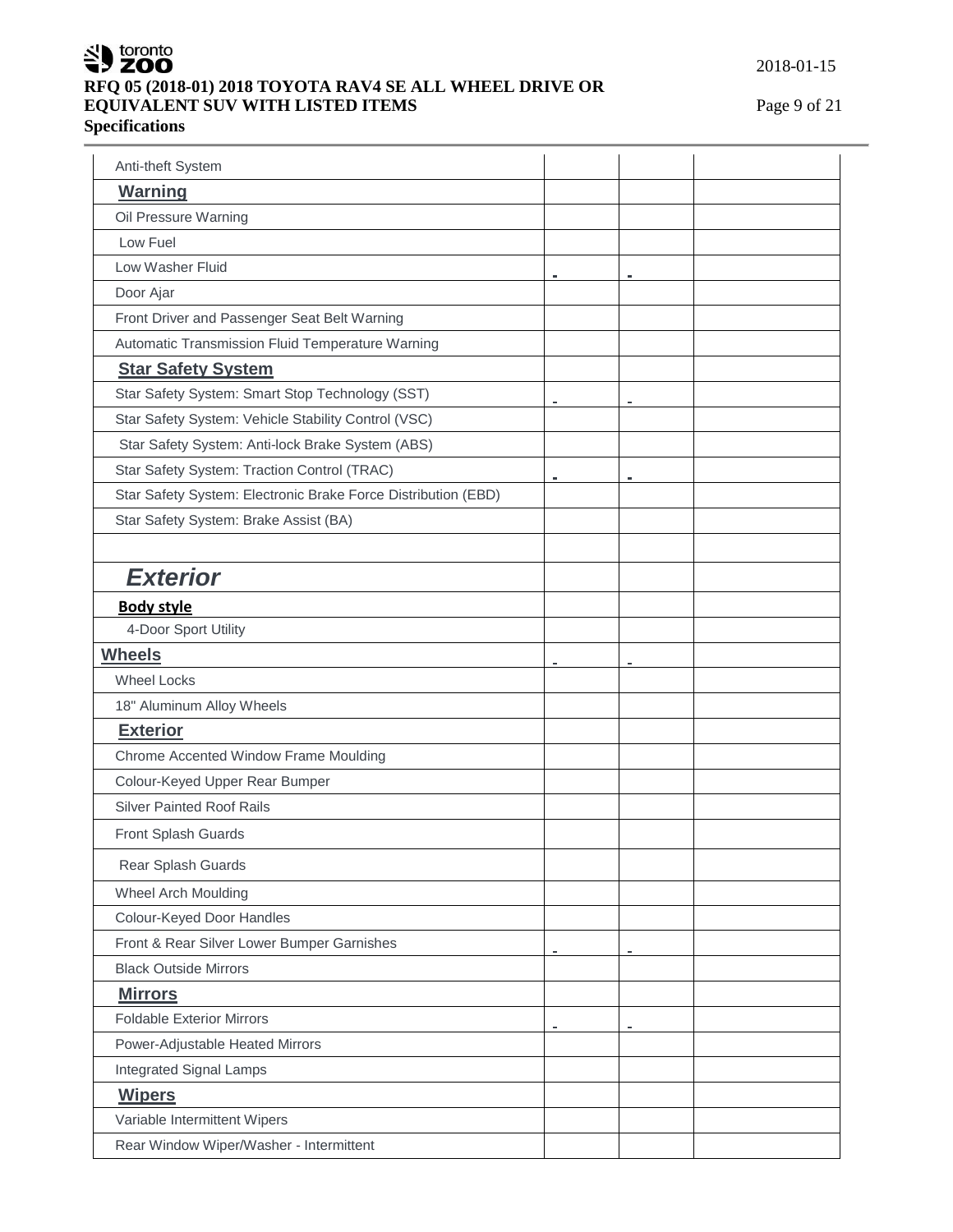

# **RFQ 05 (2018-01) 2018 TOYOTA RAV4 SE ALL WHEEL DRIVE OR EQUIVALENT SUV WITH LISTED ITEMS** Page 10 of 21

**Specifications**

| Windshield Wiper De-Icer                             |                |   |  |
|------------------------------------------------------|----------------|---|--|
| <b>Lights</b>                                        |                |   |  |
| Automatic Headlamp System                            |                |   |  |
| Fog Lamps                                            |                |   |  |
| <b>LED Headlamps</b>                                 |                |   |  |
| <b>LED Daytime Running Lights</b>                    |                |   |  |
| <b>LED Rear Tail Lamps</b>                           |                |   |  |
| <b>Mechanical</b>                                    |                |   |  |
| <b>Transmission</b>                                  |                |   |  |
| 6-Speed                                              |                |   |  |
| Automatic                                            |                |   |  |
| Sequential Shift Mode                                | $\blacksquare$ |   |  |
| Gate Type Shifter                                    |                |   |  |
| <b>Transmission Cooler</b>                           |                |   |  |
| <b>Engine</b>                                        |                |   |  |
| 2.5 Litre                                            |                |   |  |
| 4-Cylinder                                           |                |   |  |
| Aluminum Alloy Block                                 |                |   |  |
| Dual Variable Valve Timing with intelligence (VVT-i) |                |   |  |
| Sequential Multiport Electronic Fuel Injection       |                |   |  |
| Acoustic Control Induction System (ACIS)             |                |   |  |
| Tier 2 Bin 5 Emissions Rating                        |                |   |  |
| Heavy Duty Battery, Starter, Alternator and Heater   | $\blacksquare$ | ۰ |  |
| <b>Stainless Steel Exhaust System</b>                |                |   |  |
| <b>Mechanical Features</b>                           |                |   |  |
| Vehicle Stability Control (VSC)                      |                |   |  |
| <b>Traction Control (TRAC)</b>                       |                |   |  |
| Hill-start Assist Control (HAC)                      |                |   |  |
| Drive Mode Select (Sport, Eco and Normal Modes)      |                |   |  |
| All Wheel Drive (AWD)                                |                |   |  |
| Active Torque Control System                         |                |   |  |
| <b>Steering</b>                                      |                |   |  |
| <b>Electric Power Steering</b>                       |                |   |  |
| <b>Suspension</b>                                    |                |   |  |
| Macpherson Gas Struts - Front                        |                |   |  |
| Coil Springs - Front                                 |                |   |  |
| Stabilizer Bar - Front                               |                |   |  |
| Double Wishbone Type - Rear                          |                |   |  |
| Coil Springs - Rear                                  |                |   |  |
|                                                      |                |   |  |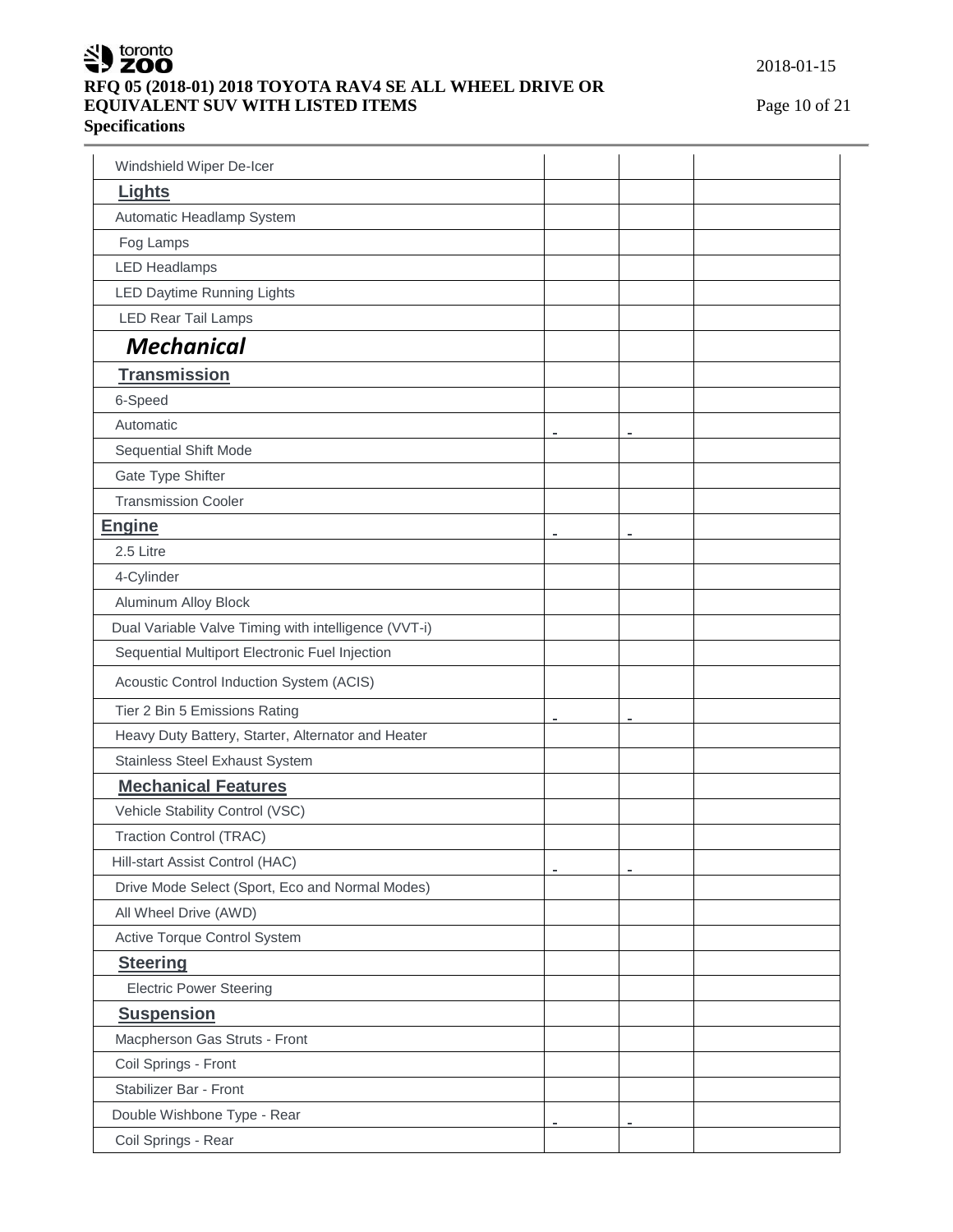

# **RFQ 05 (2018-01) 2018 TOYOTA RAV4 SE ALL WHEEL DRIVE OR EQUIVALENT SUV WITH LISTED ITEMS** Page 11 of 21 **Specifications**

2018-01-15

| Stabilizer Bar - Rear                                                               |                |  |
|-------------------------------------------------------------------------------------|----------------|--|
| <b>Sport Tuned Suspension</b>                                                       |                |  |
| <b>Tires</b>                                                                        |                |  |
| All Season Tires                                                                    |                |  |
| <b>Compact Spare Tire</b>                                                           |                |  |
| P235/55R18                                                                          | $\blacksquare$ |  |
| <b>Brakes</b>                                                                       |                |  |
| <b>Power Assisted</b>                                                               |                |  |
| <b>Front Ventilated Disc Brakes</b>                                                 |                |  |
| Solid Rear Disc Brakes                                                              |                |  |
| Antilock Braking System (ABS)                                                       |                |  |
| Brake Assist (BA)                                                                   |                |  |
| Electronic Brake Force Distribution (EBD)                                           |                |  |
| <b>Dimensions</b>                                                                   |                |  |
| Height mm (in.) 1,705 (67.1)                                                        |                |  |
| Width mm (in.) 1,845 (72.6)                                                         |                |  |
| Length mm (in.) 4,600 (181.10)                                                      |                |  |
| Wheelbase mm (in.) 2,660 (104.7)                                                    |                |  |
| Front Track mm (in.) 1,560 (61.4)                                                   |                |  |
| Rear Track mm (in.) 1,560 (61.4)                                                    |                |  |
| Front Headroom mm (in.) 988 (38.9)                                                  |                |  |
| Rear Headroom mm (in.) 988 (38.9)                                                   |                |  |
| Front Legroom mm (in.) 1,081 (42.6)                                                 |                |  |
| Rear Legroom mm (in.) 944 (37.2)                                                    |                |  |
| Front Shoulder Room mm (in.) 1,455 (57.3)                                           |                |  |
| Rear Shoulder Room mm (in.) 1,407 (55.4)                                            |                |  |
| Seating Capacity 5                                                                  |                |  |
| Base Curb Weight kg (lbs.) 1,635 (3,604)                                            |                |  |
| Gross Vehicle Weight kg (lbs.) 2,105 (4,640)                                        |                |  |
| Fuel Capacity litres (gal.) 60 (13.2)                                               |                |  |
| Compression Ratio 10.4:1                                                            |                |  |
| Horsepower (kW) 176 (131) @ 6,000 Rpm                                               |                |  |
| Torque (N.m) 172 (233) @ 4,100 Rpm                                                  |                |  |
| Cargo Capacity Behind Rear Seat-Max. Cap. m <sup>3</sup> (cu. Ft.) 1.09<br>(38.4)   |                |  |
| Cargo Capacity Behind Front Seats-Max. Cap. m <sup>3</sup> (cu. Ft.) 2.08<br>(73.4) |                |  |
| Turning Circle m. (ft.) 11.2 (36.7)                                                 |                |  |
| Ground Clearance mm (in.) 155 (6.1)                                                 |                |  |
| Fuel Consumption - City/Highway/Combined L/100km 10.7/8.4/9.7                       |                |  |
| Fuel Consumption - City/Highway/Combined mpg 26/34/29                               |                |  |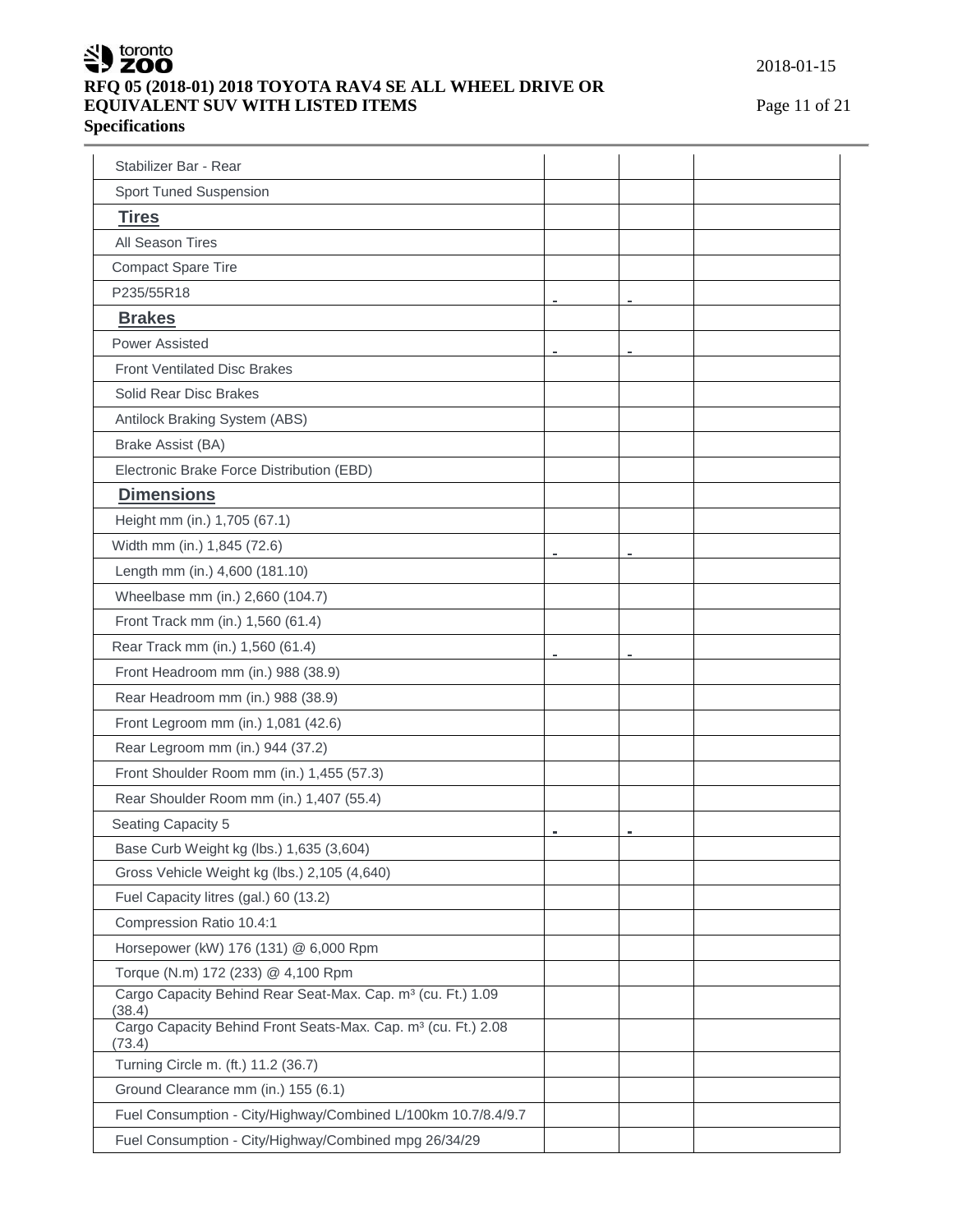# SU toronto

# **RFQ 05 (2018-01) 2018 TOYOTA RAV4 SE ALL WHEEL DRIVE OR**

**EQUIVALENT SUV WITH LISTED ITEMS** Page 12 of 21

**Specifications**

| 2.7          | YEAR, MAKE AND MODEL OFFERED:                                                                                                                                                                                     |                    |
|--------------|-------------------------------------------------------------------------------------------------------------------------------------------------------------------------------------------------------------------|--------------------|
|              |                                                                                                                                                                                                                   |                    |
|              |                                                                                                                                                                                                                   |                    |
|              |                                                                                                                                                                                                                   |                    |
|              |                                                                                                                                                                                                                   |                    |
|              | All vehicles must be of the same Year, Model and Production Run to avoid cross model years or<br>unacceptable differences in the supplied units.                                                                  |                    |
| 2.8          | <b>COLOUR:</b>                                                                                                                                                                                                    |                    |
|              |                                                                                                                                                                                                                   |                    |
| 2.9          | <b>STANDARD EQUIPMENT:</b><br>Vehicles must be delivered with all Manufacturers Standard Equipment in regard to comfort, utility, safety<br>and convenience,                                                      |                    |
| 2.10         | <b>OPTIONAL EQUIPMENT:</b><br>In addition to Manufacturers Standard Equipment and features, vehicles must be equipped with the                                                                                    |                    |
|              | following options:                                                                                                                                                                                                | Yes/No             |
| 2.11<br>2.12 | <b>GVWR PLATE:</b><br>State plate indicating final GVWR must be affixed to the door post<br><b>MANUALS:</b>                                                                                                       | SPECIFY:           |
|              | Two (2) Operator's Manual and detailed service manual including wiring<br>diagrams must be supplied                                                                                                               |                    |
| 2.13         | <b>WARRANTY:</b>                                                                                                                                                                                                  | SPECIFY:           |
|              | Bidders must attach warranty details with bid submission                                                                                                                                                          | SPECIFY:           |
|              | Bidder must attach list component warranties offered by component<br>manufacturers with bid submission, if any                                                                                                    |                    |
|              |                                                                                                                                                                                                                   | SPECIFY:           |
| 2.14         | <b>PART B: SERVICES:</b><br>All services B-1 must be included at no additional cost to the Toronto<br>Zoo.                                                                                                        |                    |
| 2.15         | <b>SERVICE B-1: RUSTPROOFING:</b>                                                                                                                                                                                 |                    |
|              | Factory rust proofing                                                                                                                                                                                             |                    |
|              |                                                                                                                                                                                                                   | SPECIFY: (Process) |
|              | 2.16 PERFORMANCE EVALUATION:<br>Bidders must be prepared if requested, to arrange for a demonstration of<br>the product offered within five (5) working days of such a request, at no<br>cost to the Toronto Zoo. |                    |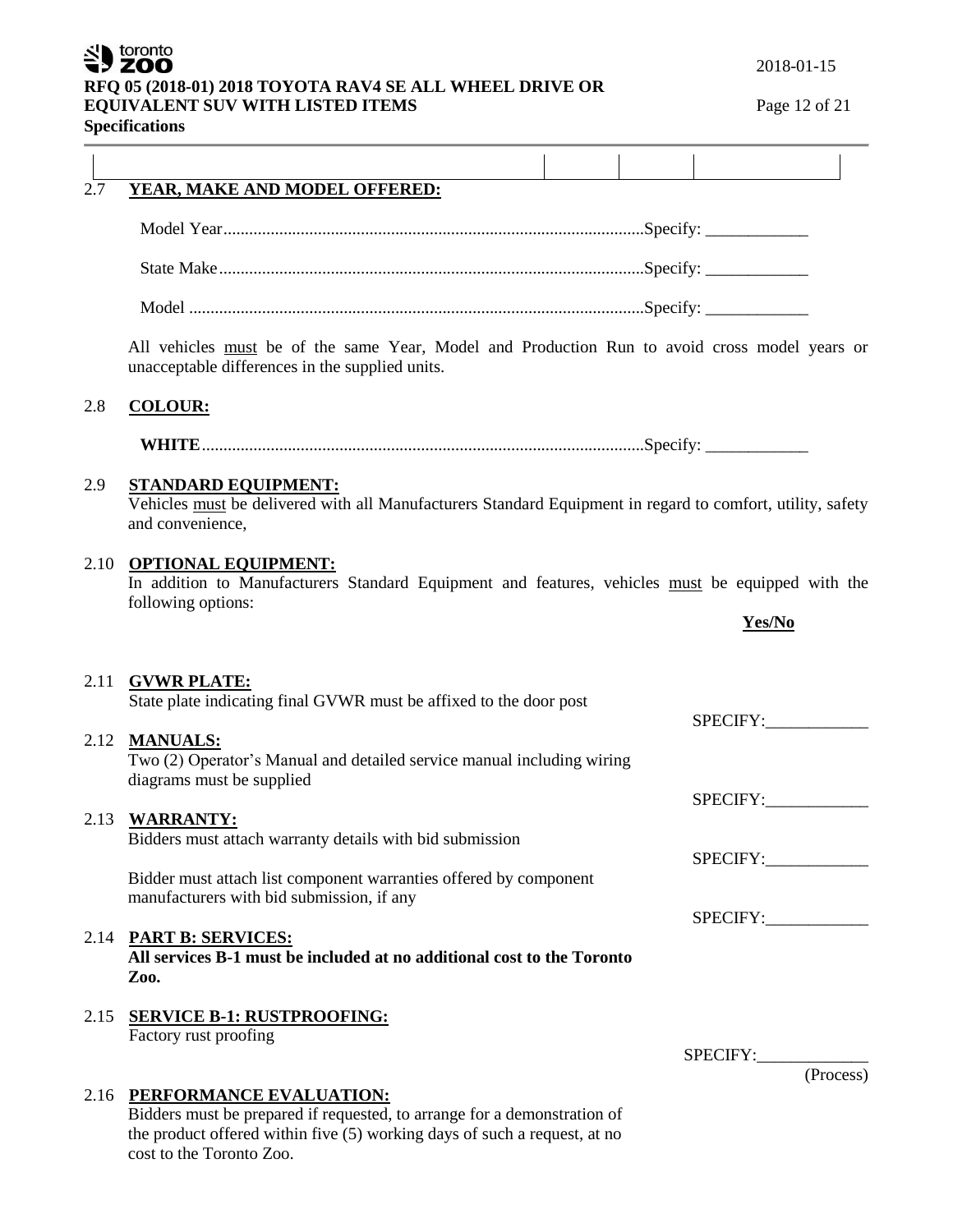# SU toronto **RFQ 05 (2018-01) 2018 TOYOTA RAV4 SE ALL WHEEL DRIVE OR EQUIVALENT SUV WITH LISTED ITEMS** Page 13 of 21 **Specifications**

2018-01-15

SPECIFY:\_\_\_\_\_\_\_\_\_\_\_\_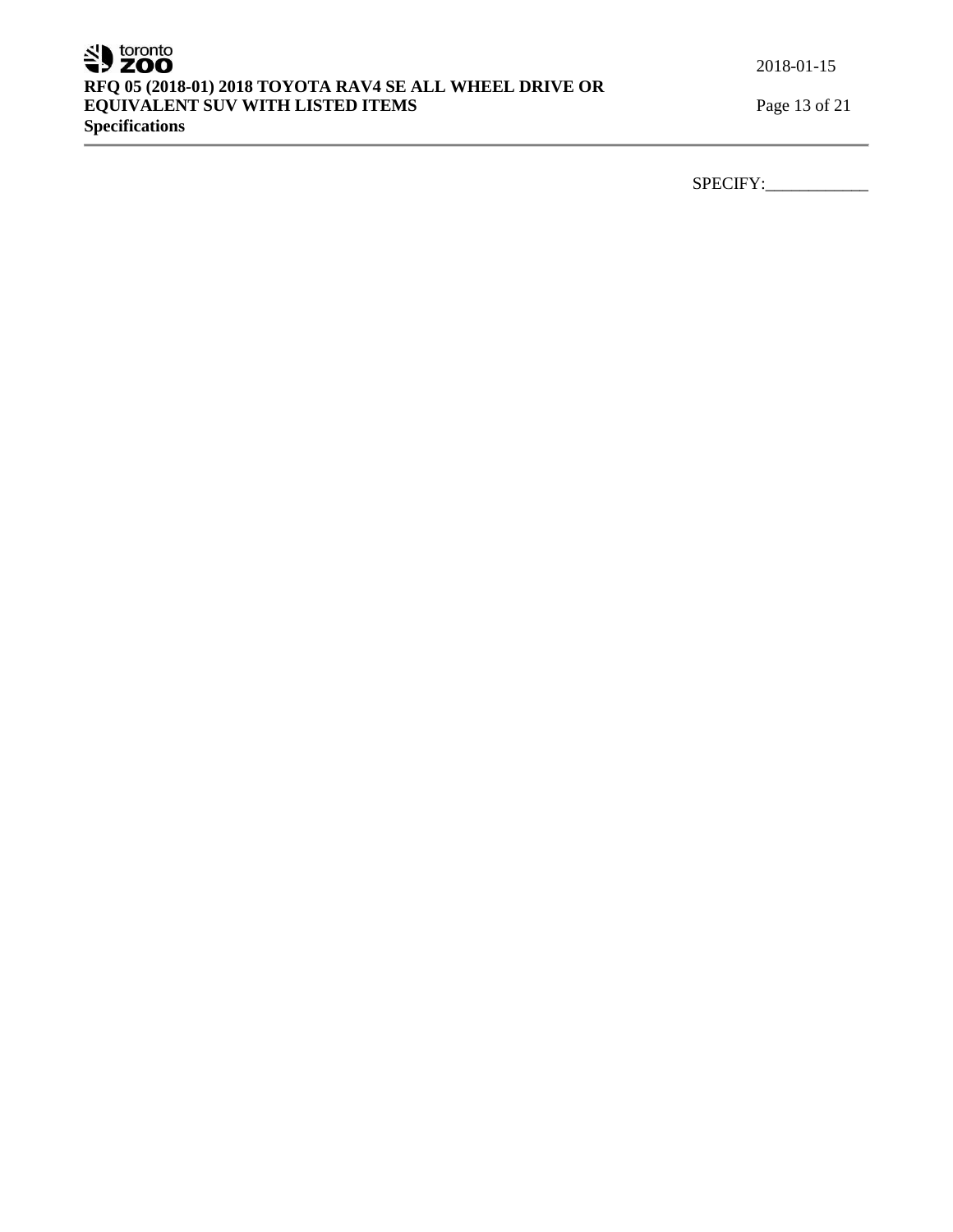#### **3.0 TERMS AND CONDITIONS**

- 3.1 **Definitions:** Wherever used in the Quotation the word **"Board"** means the Board of Management of the Toronto Zoo and the word "**Vendor"** means the person or persons or Corporation to whom the purchase order is issued.
- 3.2 **Vendor Assurance:** Unless otherwise stated, the goods, material, articles, equipment, work or services, specified or called for in or under this Quotation, shall be delivered or completely performed, as the case may be, by the Vendor as soon as possible and in any event within the period set out herein as the guaranteed period of delivery or completion.
- 3.3 **Country of Origin:** Wherever possible, the goods, services, materials, articles or equipment, specified or called for in or under this Quotation, shall be of Canadian origin and manufacture.
- 3.4 **Delivery:** The prices stated in this Quotation cover the services, material, articles or equipment referred to herein, being delivered F.O.B. Toronto Zoo, freight, express, duty and all other charges prepaid, unless otherwise indicated herein. A detailed delivery ticket or piece tally, showing the exact quantity of goods, material, articles or equipment shall accompany each delivery. A receiver's receipt shall not bind the Board to accept the goods, material, articles or equipment covered thereby, or the particulars of the delivery ticket or piece tally therefore. The Vendor shall not be entitled to any interest upon any bill due to delay in its approval by Chief Executive Officer of the Toronto Zoo or his designate.
- 3.5 **Time of the Essence:** For all requests made by the Toronto Zoo to the Contract, time is of the essence. The acceptance of a late performance, with or without objections or reservations by the Toronto Zoo, shall not waive the right to claim damages for such breach nor constitute a waiver of the requirement of timely performance of any obligation remaining to be performed.
- 3.6 **Invoicing:** Unless otherwise indicated herein, the prices stated are payable in Canadian Funds at the head office of the Board. Any Goods and Services Tax applicable shall be shown as a separate item. The Vendor's HST/GST registration number must be indicated on the invoice. The Vendor shall clearly show any special charges such as packaging and freight as separate items on the invoice. Payments to nonresident Vendors may be subject to withholding taxes under the Income Tax Act (Canada). Unless a nonresident Vendor provides the Board with a letter from Revenue Canada, Taxation waiving the withholding requirements, the Board will withhold the taxes it determines are required under the Income Tax Act (Canada). All payments are subject to terms of Net 30 days from receipt of goods/services.
- 3.7 **Notice of Delivery:** The Vendor shall notify the Purchasing Agent of the Board at the address given for the mailing of invoices, in writing as soon as possible of the details of the shipment of the goods, materials, articles or equipment.
- 3.8 **Right to Inspect:** Unless otherwise stated, all goods, materials, articles or equipment supplied, and all work or services, performed, pursuant to this Quotation, shall be subject to inspection by the Board at the point of unloading, or the site of the work or services. No extra charge shall be made by the Vendor for packaging, packing or containers, unless otherwise indicated herein.
- 3.9 **Over shipments**: The Board reserves the right to return all over shipments for full credit.
- 3.10 **Dangerous Goods**: The Vendor shall ensure that for each item of goods, material, articles or equipment supplied under this Quotation or a contract based on this Quotation, that all applicable provisions of the Transportation of Dangerous Goods Act (Canada), the Dangerous Goods Transportation Act, and the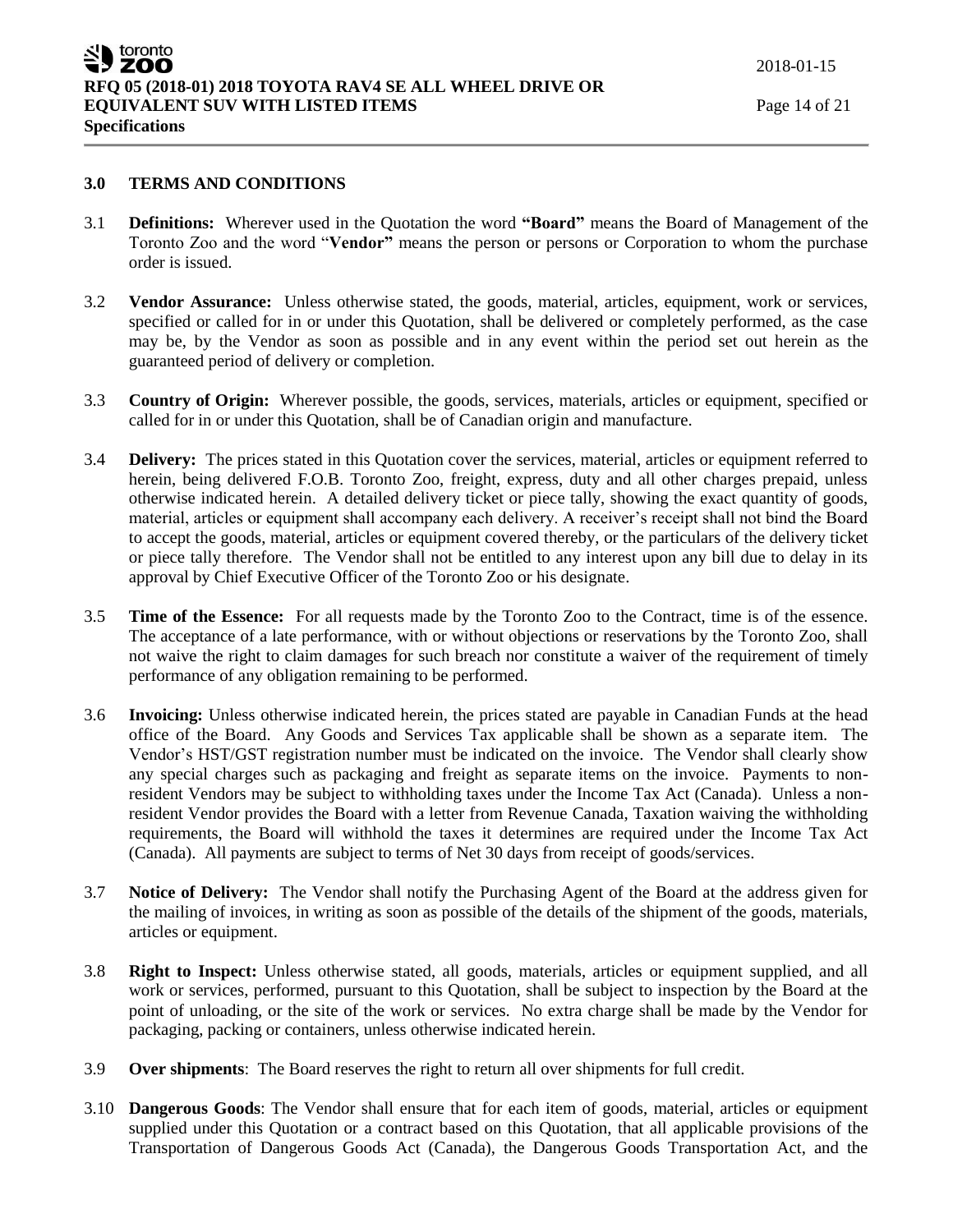Environmental Protection Act and the regulations there under are complied with until such time as such item is delivered to the Board and transferred into its physical control.

- 3.11 **Environment Commitment – G.I.P.P.E.R.:** G.I.P.P.E.R. Statement of Principle The Board in 1990-07- 23, adopted the following G.I.P.P.E.R. (Government Incorporating Procurement Policies to Eliminate Refuse Committee) Statement of Principle in order to contribute to waste reduction and to further the development and awareness of Environmentally Sound Purchasing. "In order to contribute to waste reduction and to increase the development and awareness of Environmentally Sound Purchasing, acquisitions of goods and services will ensure that wherever possible specifications are amended to provide for the expanded use of durable products, reusable products and products (including those used in services) that contain the maximum level of post- consumer waste and/or recyclable content, without significantly affecting the intended use of the products or service. It is recognized that cost analysis is required in order to ensure that the products are made available at competitive prices." All vendors are encouraged to be pro-active in assisting the Board in achieving this principle. Alternative goods and services, suggested by the Vendor, addressing the above principle will be considered by the Board, within a reasonable price range.
- 3.12 **Right to Cancel:** The Board shall have the right to cancel at any time this Quotation or any contract or any part of any contract resulting from this Quotation in respect of the goods, material, articles, equipment, work or services set out in this Quotation or any such contract or part of such contract, not delivered or performed at the time of such cancellation, and the Board will not be responsible to make any payments in respect of any such goods, materials, articles, equipment, work or services and shall not incur any liability whatsoever in respect thereto. In the event that the Vendor fails or neglects by any act or omission to comply with any of the conditions set our herein, this Quotation or any contract resulting from this Quotation may be unconditionally cancelled by the Board without notice to the Vendor.
- 3.13 **Workplace Hazardous Materials Information System ("WHMIS")**: The Vendor shall provide appropriate labels and material safety data sheets for WHMIS regulated products. No product containing asbestos shall be supplied at any time without written authorization.
	- 3.13.1 The successful Vendor shall provide a current and update printed material safety data sheet (MSDS) for each individual item listed on the quotation form. These legible hard copies of material safety data sheets shall be delivered to the Toronto Zoo within ten (10) business days of notification of award by the Toronto Zoo.
	- 3.13.2 For each item not listed on the quotation form, the successful bidder will be required to provide a MSDS for any controlled product upon the first delivery to the Toronto Zoo.
	- 3.13.3 The MSDS must include the date of publication
	- 3.13.4 A full disclosure of all ingredients must be included in the ingredient section, unless the product has an exemption from full disclosure under the Hazardous Materials Act
- 3.14 **International Shipments & Importing:** In the event that goods, materials, articles or equipment, specified or called for if applicable herein, are to be furnished from a point outside Canada at a price which is expressly not include importation charges into Canada or delivery in the Toronto area, the Vendor shall provide the Board with any information requested by the Board regarding the tariff classifications or valuation of the goods, materials, articles or equipment.

The Vendor shall ensure that if applicable, four copies of the following documents are completed and accompany the goods, materials, articles or equipment.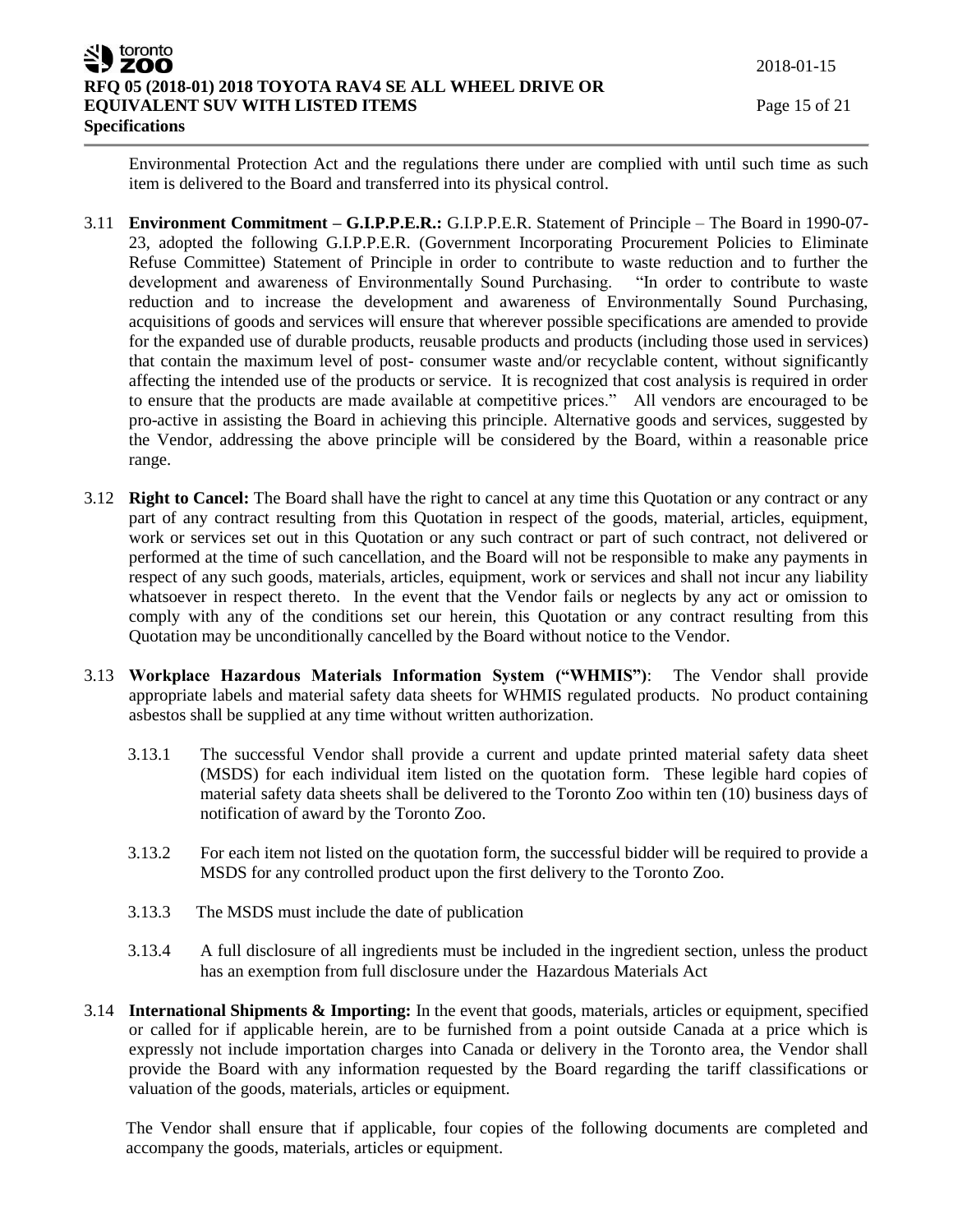- 1. Canada Customs Invoice or Vendor's commercial invoice if it contains all the information required on a Canada Customs Invoice;
- 2. Cargo control document, bill of lading or similar documents;
- 3. Exporter's certificate of origin;
- 4. Shippers Export Declaration; and
- 5. Any tariff classification rulings for the goods, materials, articles or equipment.

# 3.15 **Plant Production Limitations**:

- 3.15.1 If any Unit ordered and the Contract cannot be manufactured because of plant production limitations, the Toronto Zoo reserves the right to purchase the current replacement model at a revised price.
- 3.15.2 The price shall be based on a percentage adjustment based on (i) the published manufacturer's retail/list prices at the of the Tender and (ii) the first published manufacturer's retail/list prices for the next model year.
- 3.15.3 The Contractor shall notify the Manager of Financial Services in writing if such production occurs, and shall submit with the letter of notification; comparative manufacturer's retails lists supporting the proposed revision(s).
- 3.16 **Official Agreement**: No verbal arrangement or agreement, relating to the goods, material, articles, equipment, work or services, specified or called for under this Quotation, will be considered binding, and every notice advice or other communication pertaining thereto, must be in writing and signed by a duly authorized person.
- 3.17 **Pricing** Prices offered are fixed for one (90) days.
- 3.18 **Worker's Rights**: The Vendor shall comply with the conditions of the Board relating to Worker's Rights, a copy of which is available on application to the Manager, Fair Wage and Labor Trades Office, City of Toronto, 18th Floor, West Tower, City Hall, Toronto, Ontario, M5H 2N2 or by phone at 416-392-7300.
- 3.19 **Indemnity:** The Vendor shall at all times well and truly save, defend, keep harmless and fully indemnify the Board, the Toronto Zoo Foundation and their servants, employees, officers or agents, hereinafter called the "Indemnities", from and against all actions, suits, claims, demands, losses, costs, charges, damages, and expenses, brought or made against or incurred by the Indemnities, its or their servants, officers, employees, agents or invitees in any way relating, directly or indirectly, to goods, material, articles or equipment supplied or to be supplied, or to the supplying of goods or services, pursuant to this Quotation, or any other claim, action, suit, demand, loss, cost, charge, damage or expense relating to copyright, trademark or patent with regard directly or indirectly with any such goods, services, material, articles or equipment or the supply or performance thereof.
- 3.20 **Liability for Acts of Vendor Employees, Contractors or Agents:** The Vendor acknowledges responsibility and accepts liability for the acts of any of its employees, contractors and agents while on Toronto Zoo property. The Toronto Zoo reserves the right to request background checks for any individual providing the services requested on behalf of the Vendor.
- 3.21 **Incurred Costs**: The Bidder shall bear all costs and expenses with respect to the preparation and submission of its quotation and the bidder participation in the quotation process, including but not limited to: site visits and inspections, all information gathering processes, interviews, preparing responses to questions or requests for clarification from the Board, preparation of questions for the Board, and contract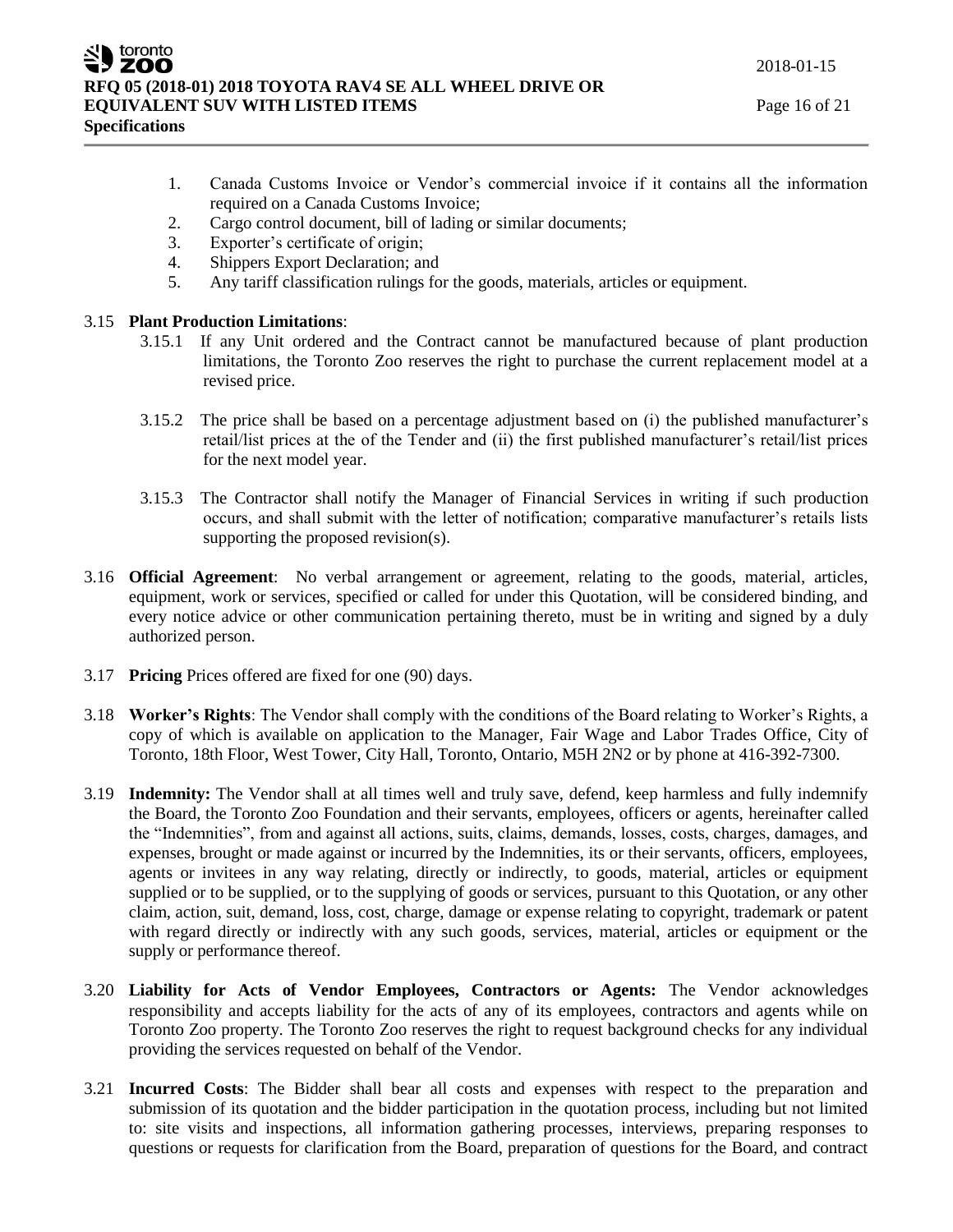discussions and negotiations. The Board shall not be responsible for or liable to pay any quotation costs of any bidder regardless of the conduct or outcome of the Quotation Request, Purchase Order process, or Contract process.

- 3.22 **Guaranty of Quotation:** All goods, material, articles, equipment, work or services, specified or called for in or under this Quotation, shall be supplied or performed at the price or process and on the basis set forth or referred to in and in accordance with the Offer and this Quotation. The basis on which this Quotation is given shall include any specifications, plans, price schedules, samples, addenda or other details pertaining thereto, or provided in connection therewith.
- 3.23 **Right of Notice:** Any notice that the Board may require or desire to give to the Vendor shall for all purposes to be deemed to have been sufficiently and properly given and afforded by registered mail addressed to the Vendor at the address shown for the Vendor on this form and shall therefore be presumed to have been received by the Vendor on the third day following such registration.
- 3.24 **Formal Contract:** The Vendor may be required and shall, if requested by the solicitor for the Board so to do, to execute and enter into a formal contract that is satisfactory to the solicitor for the Board, in order to document the contract resulting from this Quotation and to embody indemnity and related provisions that in the opinion of such solicitor are required to protect the Board.
- 3.25 **Charity Status:** The Toronto Zoo is a registered charitable organization (registration #BN 119216398RR0001) and accordingly may be eligible for preferred pricing which should be reflected in the Quotation as submitted.
- 3.26 **Education Institute Status:** The Toronto Zoo is a registered educational institute and accordingly may be eligible for preferred pricing which should be reflected in the Quotation as submitted.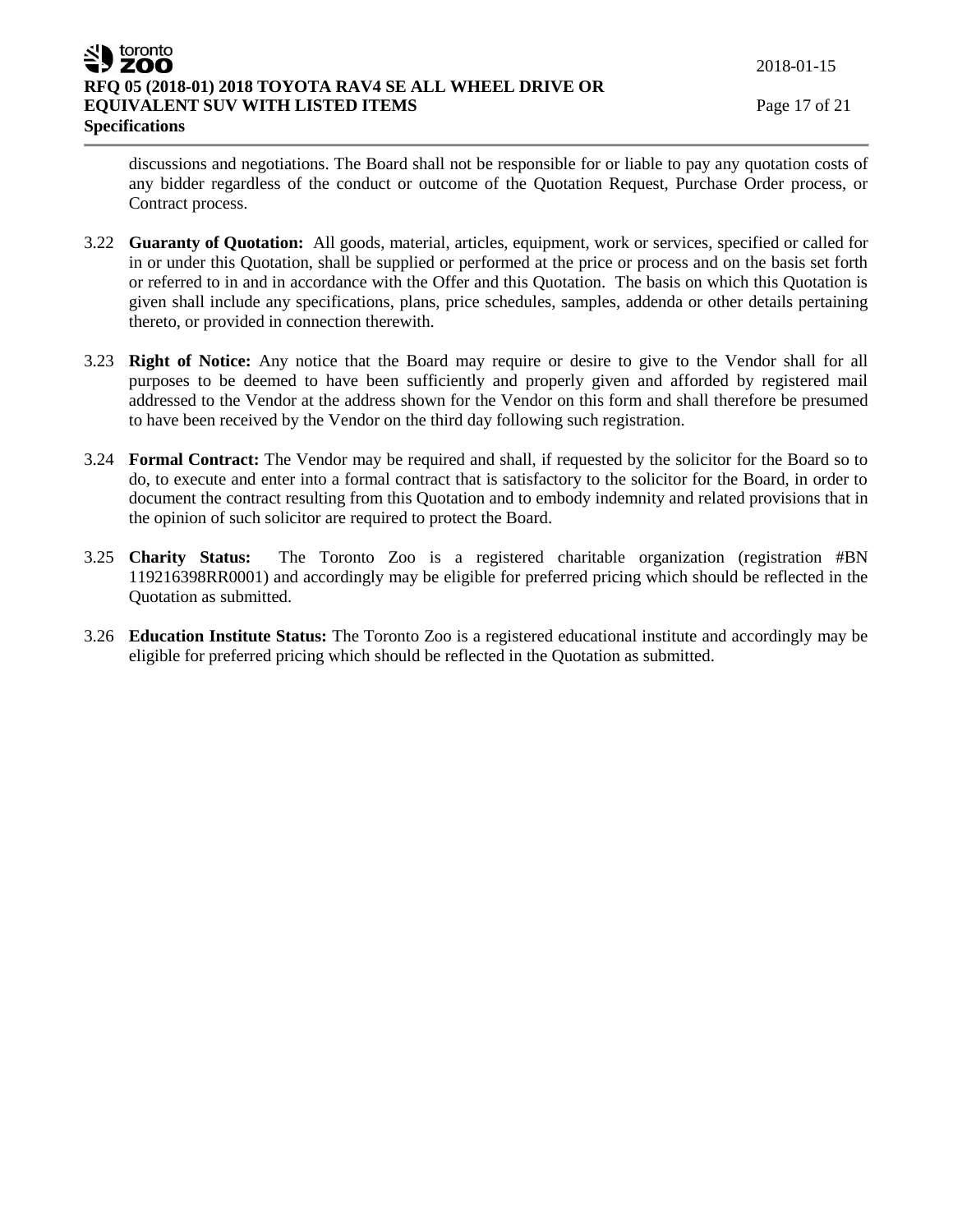# **4.0 SUBMISSION FORM**

Г

I/We, hereby, submit the Quotation and will comply with all terms, conditions, specifications and drawings (when provided) as set out within the Board's Quotation.

I/We, hereby, have received, allowed for and included as part of our submission all issued Addendum numbered and the set of the set of the set of the set of the set of the set of the set of the set of the set of the set of the set of the set of the set of the set of the set of the set of the set of the set of th

This form must be completed, properly signed and received on or before the date and time specified or your Quotation will not be considered. Quotation prices shall remain in effect for a period of ninety (90) days from the Quotation due date.

The Board of Management of the Toronto Zoo reserves the right to reject any or all Quotations or to accept any Quotation, should it deem such action to be in its interests.

By signing and submitting this FORM, you are agreeing to the release of your quotation information, as deemed necessary by the Board, in order to conduct business associated with this quotation or project.

| <b>COMPANY INFORMATION</b> |           |
|----------------------------|-----------|
| Company Name:              |           |
| Name of authorized         |           |
| <b>Signing Officer</b>     | Title:    |
| Signature of authorized    | Date:     |
| Signing Officer:           |           |
| <b>Contact Name:</b>       | Title:    |
| Address:                   |           |
| Telephone #:               | Fax #:    |
| Email:                     | Web Site: |
| HST#:                      |           |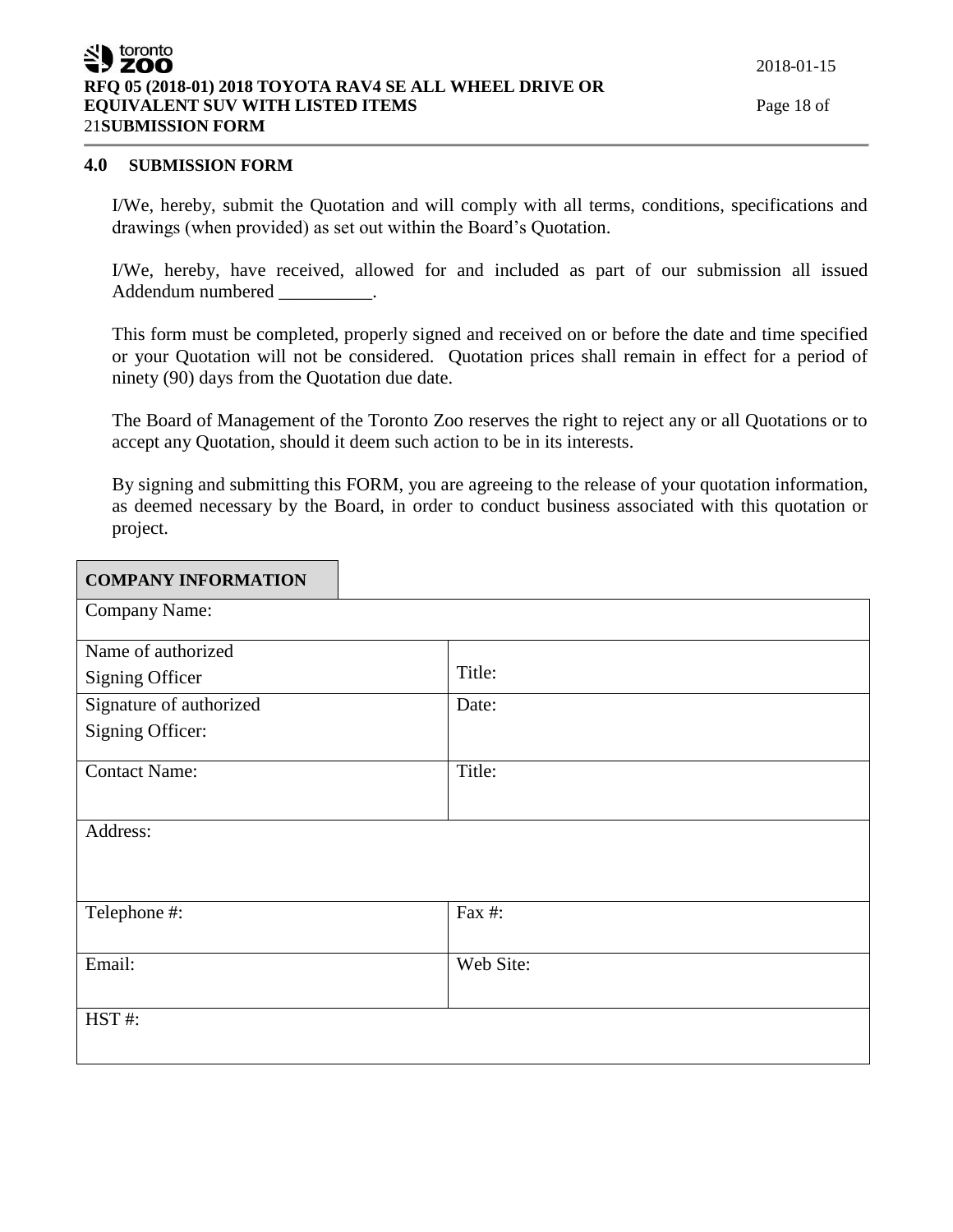SU toronto **RFQ 05 (2018-01) 2018 TOYOTA RAV4 SE ALL WHEEL DRIVE OR EQUIVALENT SUV WITH LISTED ITEMS** Page 19 of 21**SUBMISSION FORM**

| PRICING SCHEDULE             |                                                                               |    |                           |                                 |
|------------------------------|-------------------------------------------------------------------------------|----|---------------------------|---------------------------------|
| Qty                          | <b>Description</b>                                                            |    |                           | Price each,<br><b>HST</b> extra |
| $\mathbf{1}$                 | 2018 TOYOTA RAV4 SE ALL WHEEL DRIVE OR EQUIVALENT<br><b>WITH LISTED ITEMS</b> |    | $\boldsymbol{\mathsf{S}}$ |                                 |
| <b>Manufacture</b>           |                                                                               |    |                           |                                 |
| <b>Model</b>                 |                                                                               |    |                           |                                 |
| Year                         |                                                                               |    |                           |                                 |
|                              |                                                                               |    |                           |                                 |
|                              | <b>Optional Options pricing</b>                                               |    |                           |                                 |
|                              | Body to be painted all white                                                  |    | $\mathcal{S}$             | /each                           |
| 4 snow tires mounted on rims |                                                                               | \$ | /each                     |                                 |
| Back up alarm                |                                                                               |    | $\mathcal{S}$             | /each                           |
|                              | Dash mounted camera                                                           |    | $\mathcal{S}$             | /each                           |
|                              |                                                                               |    |                           |                                 |
| <b>Delivery</b>              |                                                                               |    |                           |                                 |
| purchase order               | Confirm guaranteed period of delivery after receipt of a                      |    |                           | /days                           |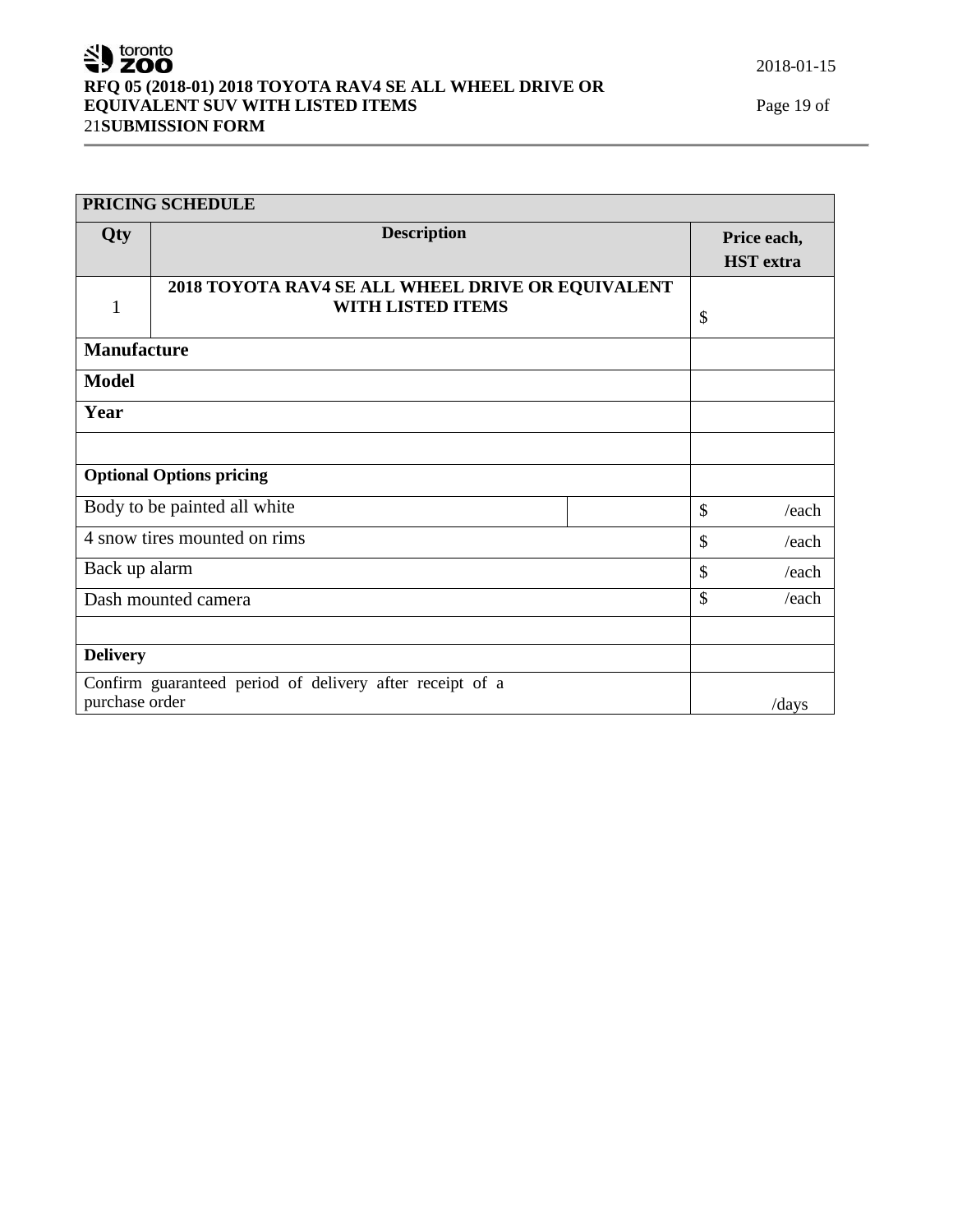#### toronto ZOO **RFQ 05 (2018-01) 2018 TOYOTA RAV4 SE ALL WHEEL DRIVE OR EQUIVALENT SUV WITH LISTED ITEMS** Page 20 of 21

#### **SUBMISSION LABEL**

**This address label should be printed and affixed to the front of your sealed tender, quotation and proposal envelope/package submission. Toronto Zoo will not be held responsible for envelopes and packages that are not properly labeled or submitted to an address other than the one listed on this label.**

**Vendor Name** 

**2018 TOYOTA RAV4 SE ALL WHEEL DRIVE OR EQUIVALENT SUVWITH LISTED ITEMS Closing Date – Wednesday 2018-01-31 by 1200 hours (noon), local time**

<u>an ang taong ang pagpagay ang t</u>

**TO BE RETURNED TO**

**TORONTO ZOO C/O SUPERVISOR, PURCHASING & SUPPLY ADMINISTRATIVE SUPPORT CENTRE 361A OLD FINCH AVE. TORONTO, ONTARIO M1B 5K7**